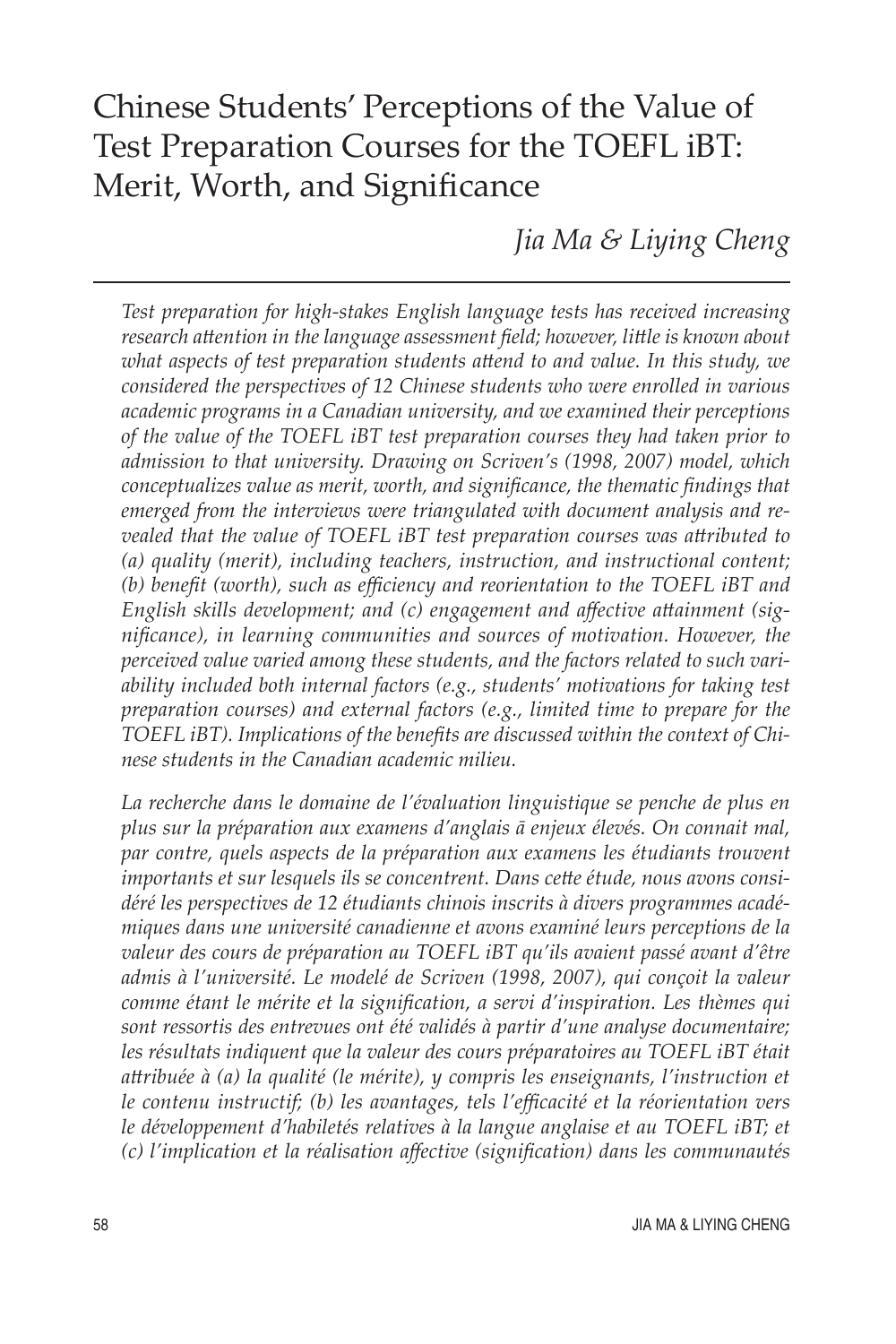*d'apprentissage et les sources de motivation. Toutefois, la valeur perçue variait d'un étudiant à l'autre, et les facteurs liés à cette variabilité incluaient des facteurs internes (la motivation de suivre des cours préparatoires, par exemple) et des facteurs externes (contraintes de temps quant à la préparation aux examens). Nous en discutons les bienfaits et les répercussions dans le cas d'étudiants chinois dans le milieu académique canadien.* 

Recent statistics show that China has ranked as one of the top source countries of international students in Canada (Canada Immigration and Citizenship, 2015). For these Chinese students, English language tests are the gatekeepers for entrance into academic programs in Canada. Scores on these tests, along with other academic requirements, are used as criteria to determine admission into Canadian academic programs. Because of these high stakes, obtaining satisfactory scores on English language tests is the first hurdle Chinese students must jump in their attempt to gain admission. Therefore, many prospective Chinese students take test preparation courses in order to obtain the scores necessary to meet language requirements (e.g., Alderson & Hamp-Lyons, 1996; Doe & Fox, 2011). In fact, test preparation for high-stakes English language tests has become a prevalent social and educational phenomenon in China (Ma, 2013) and, after starting sometime between the late 1980s and early 1990s, has become a fast-growing, profitable industry (Matoush & Fu, 2012; Wang, 2007; Xu, 2007). Consider, for example, New Oriental, a leading private educational institution in test preparation in China. It is reported that 70% of Chinese students in universities in the United States and Canada were trained at this institution prior to their overseas studies (Tang, 2010). New Oriental is only one of an enormous number of test preparation centres in China.

Researchers have pointed out that cut scores of English language tests for admission purposes are intended to predict test-takers' academic success in studies in English rather than their ability to fully function without support in English in an academic context (e.g., Zareva, 2005). In fact, test preparation practices that some test-takers are exposed to mostly mimic test-like items/ tasks, which may be different from tasks in a real academic context (e.g., Fox & Curtis, 2009). It is not surprising, therefore, to observe that nonnative English-speaking students may enter academic programs with the required English test scores but encounter difficulty in communicating in English (e.g., Fox, 2005; Read, 2008). Although many empirical and pedagogical efforts have been made to understand and support nonnative English students' adjustment into their academic programs (e.g., Cheng & Fox, 2008; Ranta & Meckelborg, 2013), there is limited understanding of what these students experienced when they prepared for English language tests and/or English academic study.

Given the large and increasing proportion of Chinese international students in Canadian educational institutions and the great popularity of test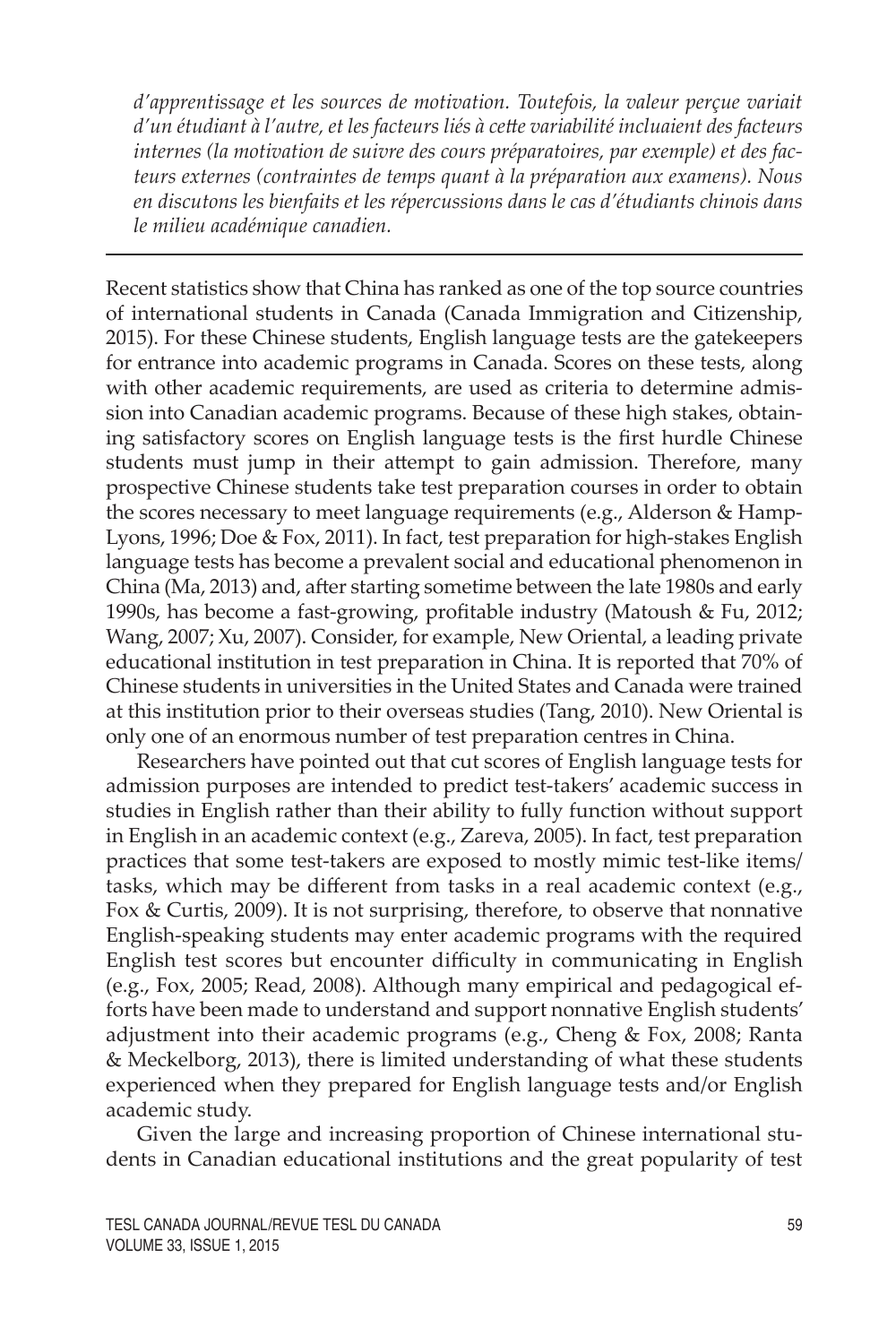preparation courses among Chinese students, it is worthwhile exploring their experiences in English language test preparation courses before their entry into English academic programs to determine which aspects of these courses were effective or ineffective, and which factors influenced their perceived effectiveness. The students' perspectives about how preparatory courses are valued, or what the students attended to, may benefit English language instructors working with Chinese students on Canadian university and college campuses to understand their preferences for learning English.

This study thus focused on the Chinese students who were successfully admitted into Canadian educational institutions with prior test preparation experience and with the required TOEFL iBT (Test of English as a Foreign Language Internet-Based Test) scores. Drawing on Scriven's (1998, 2007) conceptualization of value, this study examined the following research questions:

- 1. How do Chinese students judge the quality of the TOEFL iBT test preparation courses they completed?
- 2. Which aspects of the test preparation courses do Chinese students consider most beneficial?
- 3. What importance do Chinese students associate with TOEFL iBT test preparation courses?

### **Literature Review**

#### *Previous Research on Test Preparation from Students' Perspectives*

Although test preparation has been researched from various perspectives, the common ground that these empirical studies have is similar—how and to what extent test preparation can influence teaching and test performance. The difference in test preparation effects from previous studies (e.g., Montgomery & Lilly, 2012) suggests the need for further empirical exploration, especially from students' perspectives, to understand why test preparation may or may not improve test performance.

Previous studies on test preparation have focused on students' traits (e.g., background characteristics and expectations) and the process of participation in test preparation (e.g., Liu, 2014; Mickan & Motteram, 2009; Yu, 2012). Researchers have found that students who have not received regular instruction in English and students with lower language proficiency are more likely to take test preparation courses (e.g., Cole, 1982; Ferman, 2004; Gan, 2009). In addition to preparing for a particular test, motivation for taking test preparation courses includes the desire to learn academic skills, to reduce anxiety, and to meet the requirements and expectations of parents or employers (e.g., Green, 2006a; Yu, 2012); the test-taking strategies that students acquired and practiced in test preparation can also be related to their motivation for taking the test (Doe  $& Fox, 2011$ ).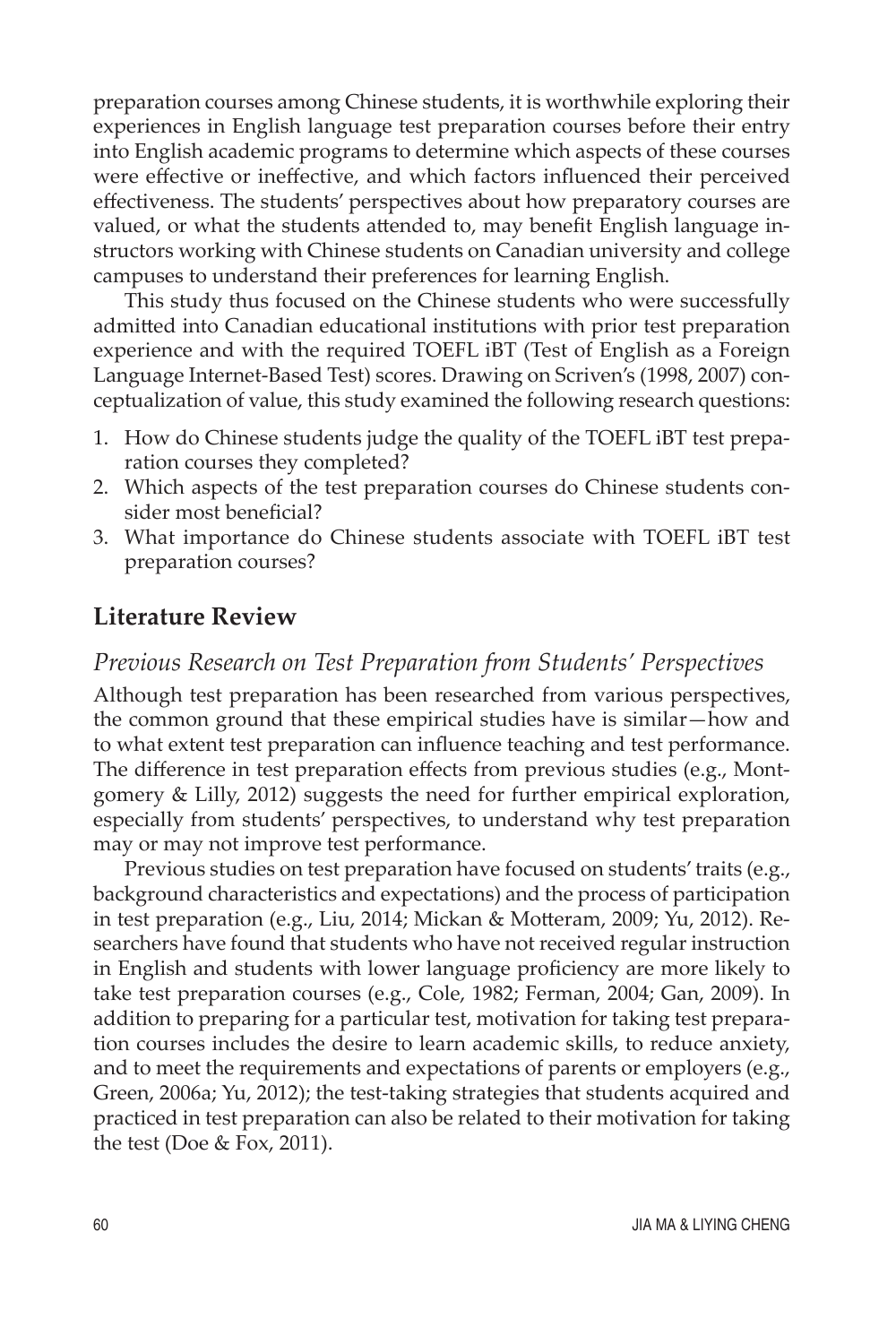Studies focusing on Chinese students' test preparation have revealed similar findings. The instruction Chinese students received from test preparation courses have included familiarization with test requirements and test formats, the application of test-taking strategies (e.g., Chau, 2008, Yu, 2012), and strategies for improving particular English skills (e.g., Liu, 2014). Taking test preparation courses has positively correlated with Chinese students' test scores (Liu, 2014), but certain preparatory strategies (e.g., writing in a standardized way for all writing tasks) might not contribute to improving English skills (e.g., Chau, 2008). The findings of these studies indicate that test preparation courses, depending on the nature of these courses, may or may not enhance Chinese students' outcomes on English language tests.

However, most of these previous studies were conducted from the teachers' perspectives; with regard to actual English language learning outcomes, there is limited understanding of how students perceive test preparation experience, specifically "about which aspects of a class are attended to by the learners, what they learn from them, whether the attention given to the test is rewarded" (Green, 2006b, p. 364). Evidence from students' views, such as which test preparation practices they thought worked and which did not, might help to provide important evidence to explain why test preparation practices do or do not contribute to better test performance, thus better predicting academic success after admission. Except for some quantitative evidence, based on survey data, that approximately 80% of Chinese students thought test preparation courses for the TOEFL iBT were "useful" or "absolutely essential" (e.g., Yu, 2012), there is limited evidence detailing aspects of test preparation courses that are actually "attended to" by students, or students' perceptions of the value of test preparation courses.

#### *Conceptualization of Value*

Drawing on program evaluation and evaluation research that centre on judgements of value, this study used Scriven's (1998, 2007) conceptualization of value as a suitable model to unpack the concept of value. *Value* is "the root term of evaluation" (Lincoln & Guba, 1980, p. 61), and the goal and function of evaluation is to judge the value of something being evaluated (i.e., an evaluand). As Scriven (1998, 2007) has argued, evaluation is the systematic and objective process of determining the merit, worth, or significance of an entity. The properties of merit, worth, and significance have thus been used as a conceptual logic model to determine the value of an entity. Researchers in the field of evaluation theory have defined the three attributes of merit, worth, and significance to make distinctions and also to facilitate the application of this conceptual model (e.g., Lincoln & Guba, 1980; Scriven, 1998, 2007). *Merit* comprises the intrinsic characteristics of the entity being evalu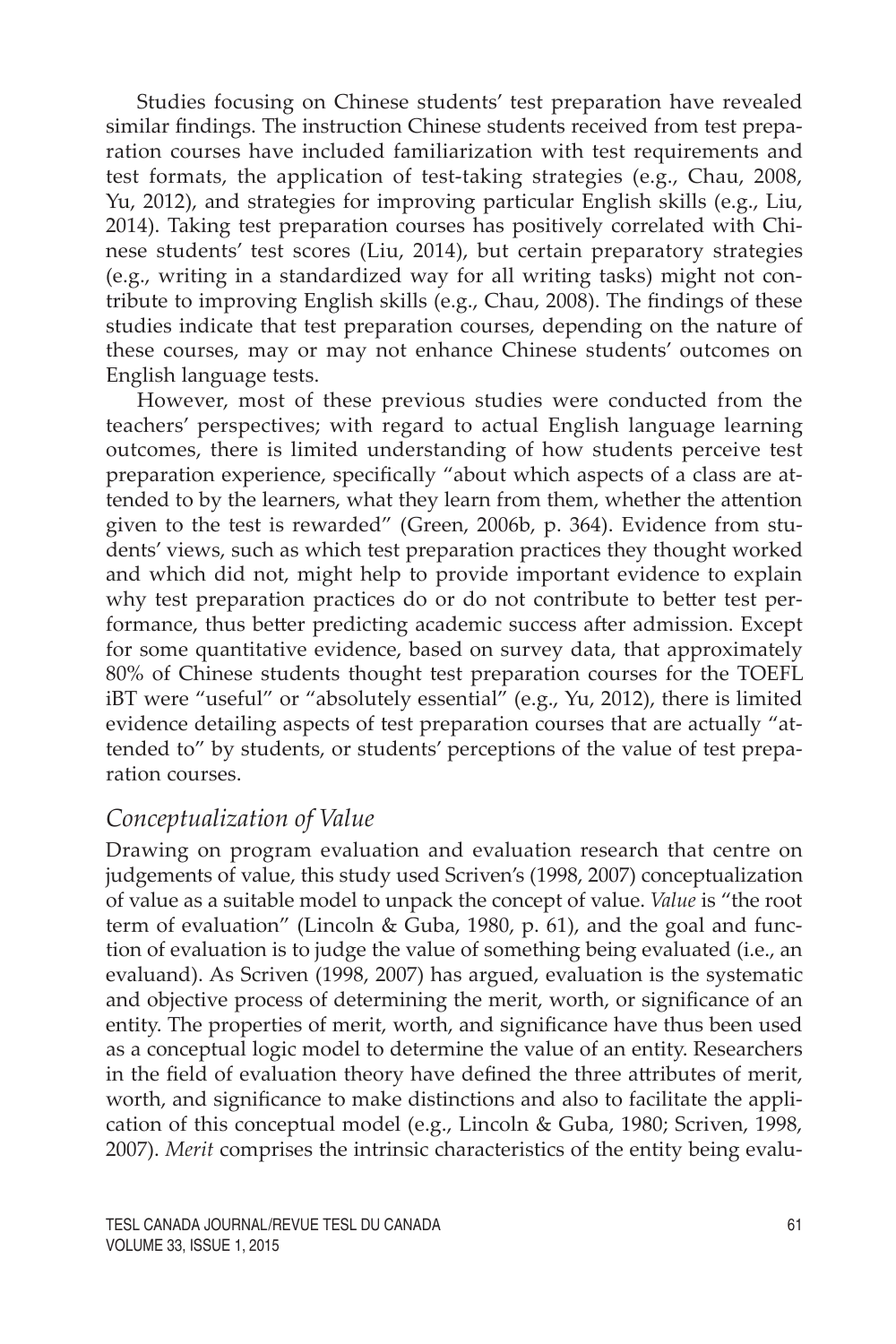ated and is equivalent to inherent quality regardless of the context in which the entity is situated. *Worth* is the extrinsic property of the entity being evaluated, and it is equivalent to cost-effectiveness. Unlike merit, an inherent quality, worth is a context-dependent attribute, and the judgement of worth depends on the interaction between the entity and the local context. *Significance* is the meaning attached to the entity; thus, it is equivalent to importance.

It can be seen from these definitions that the conceptual model of merit, worth, and significance clearly address the different layers of value and also include the consideration of interaction between the entity and the context. As Lincoln and Guba (1980) stated, because worth is a context-dependent attribute, the judgement of worth must be based on "an ad hoc evaluation" in the context in which the entity is used. That is to say, the attribute of worth should be determined after the entity being evaluated has been used in a context. Because the participants in the current study are Chinese students who took test preparation courses and achieved scores on English language tests sufficient to be admitted into academic programs, this conceptual model is suitable; their judgement of value constitutes "an ad hoc evaluation." Students' perceptions of value can be analyzed using this model to include both the evaluand of test preparation course and the contexts related to test preparation courses. Therefore, by mapping them onto Scriven's conceptual model, the research focus of Chinese students' perceived value can be examined through three aspects: (a) the quality of TOEFL iBT test preparation courses Chinese students took, (b) the cost and benefits of test preparation courses, and (c) the importance, if any, the students associate with taking test preparation courses. These aspects based on the conceptual model of value help frame the research questions of this study.

# **Method**

#### *Participants*

A university in the province of Ontario, Canada, which has a steady enrollment of international students from China (Chinese students), was the context of this study. The participants recruited were students in either undergraduate or graduate programs who had enrolled in preparation courses in China prior to taking the TOEFL iBT. These criteria were used to ensure that the participants were able to provide rich information regarding their experiences in their test preparation courses.

Participant recruitment was conducted through two streams: we first sent invitation e-mails through the electronic mailing list of the Chinese Students and Scholars Association at this university, and then used the snowball technique of asking Chinese students who responded to the initial invitation to nominate other potential participants. Three Chinese students indicated their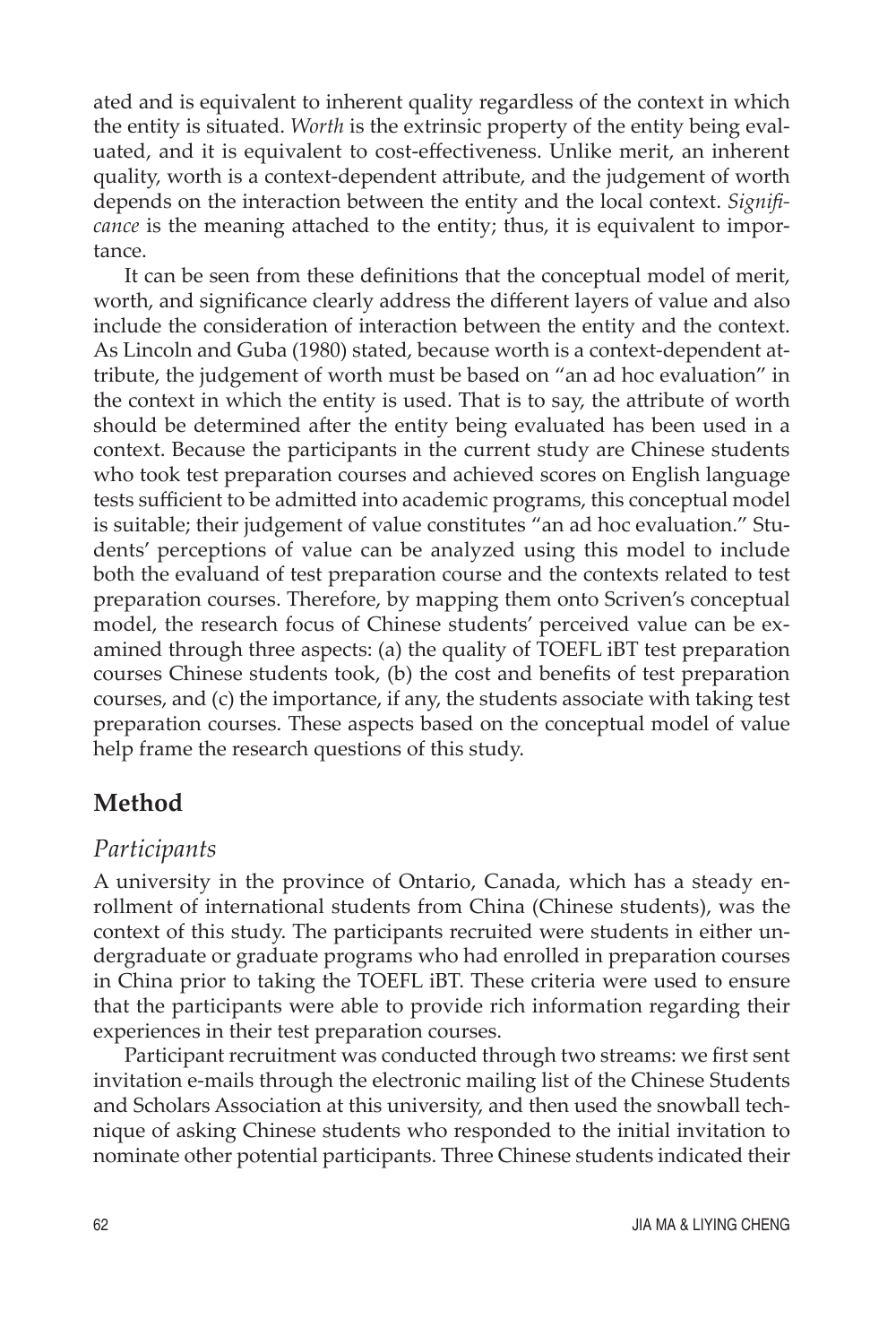willingness to participate. Using the snowballing technique, 9 additional students subsequently agreed to participate. Altogether, the participants were 12 Chinese students enrolled in a variety of majors, 8 in graduate programs (see Table 1). All of them had studied English for more than 10 years in China. Six students reported that their TOEFL iBT scores ranged from 96 to 105, and the rest indicated that they had passed the threshold score of 88 set by the university. Two students in PhD programs were planning to enroll in an English for Academic Purposes (EAP) program because it was required for international students assigned to teaching assistantships.

|                                      | Mean or counts | Percentage |
|--------------------------------------|----------------|------------|
| Age                                  | $M = 24$       |            |
| Gender                               |                |            |
| Female                               | $\overline{4}$ | 33         |
| Male                                 | 8              | 67         |
| Academic program                     |                |            |
| Undergraduate                        | $\overline{4}$ | 33         |
| Graduate                             | 8              | 67         |
| Major                                |                |            |
| Science and engineer                 | 6              | 50         |
| Social science                       | 2              | 17         |
| Medical education                    | 1              | 8          |
| Businesses and management            | 3              | 25         |
| English study in China (years)       | $M = 10$       |            |
| <b>TOEFL IBT score</b>               | $M = 93$       |            |
| Planning to register in EAP programs | 2              | 17         |

| Table 1                                       |
|-----------------------------------------------|
| Profiles of Students' Demographic Information |

As shown in Table 2, 9 of the 12 participants wrote the TOEFL iBT more than once to achieve a satisfactory score for application. Six students chose intensive test preparation courses of two to three weeks in length, while the others chose extended courses ranging from 1 month to 2–4 months in duration. Most students received 60–80 hours of instruction. A class size of more than 100 students is typical of Chinese-style test preparation (Xu, 2007). The courses at branches of the same, national-chain, English training centre were preferred by a majority of students, although local centres were also chosen because of students' preference for small class sizes.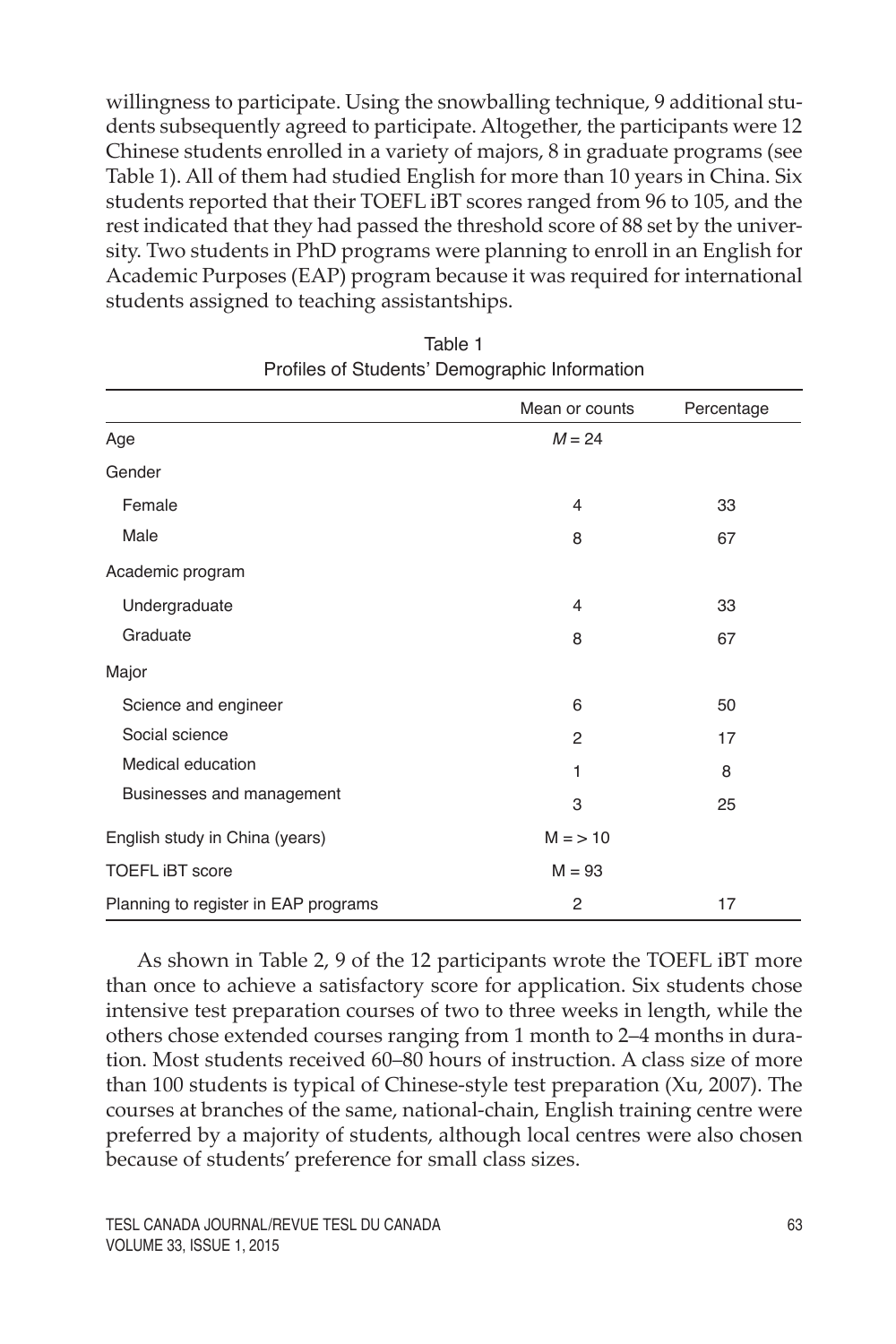|                                               |                   |                | Count          | Percentage |
|-----------------------------------------------|-------------------|----------------|----------------|------------|
| Number of times<br>the TOEFL iBT<br>was taken | $\mathbf{1}$      |                | $\overline{2}$ | 17         |
|                                               | $\overline{2}$    |                | 7              | 58         |
|                                               | 3                 |                | $\overline{2}$ | 17         |
|                                               | Missing           |                | 1              | 8          |
| Features of test<br>preparation<br>courses    | Duration          | $<$ 3 weeks    | 6              | 50         |
|                                               |                   | 1 month        | 3              | 25         |
|                                               |                   | 2-4 months     | 3              | 25         |
|                                               |                   |                |                |            |
|                                               | Instruction hours | $<$ 20 hours   | 1              | 8          |
|                                               |                   | 60-80 hours    | 8              | 67         |
|                                               |                   | $>100$ hours   | 3              | 25         |
|                                               |                   |                |                |            |
|                                               | Class size        | < 30           | 5              | 42         |
|                                               | (Students/class)  | $30 - 99$      | $\overline{4}$ | 33         |
|                                               |                   | > 200          | 3              | 25         |
|                                               |                   |                |                |            |
|                                               | Schools           | National chain | 10             | 83         |
|                                               |                   | Local          | $\overline{2}$ | 17         |

|  | Table 2 |                                                                                        |  |
|--|---------|----------------------------------------------------------------------------------------|--|
|  |         | Students' Background Characteristics by Their Test Preparation Experience ( $n = 12$ ) |  |

# *Data Collection*

Data collection was carried out using semistructured interviews, document collection, and follow-up interviews with all 12 students. From October 2013 to February 2014, a one-on-one interview with each student was conducted, and each interview was about an hour in length. All the interviews were audio recorded and followed an interview protocol (see Appendix). At the end of the interviews, the students were asked to provide any instructional materials they had obtained from test preparation courses, if available; these collected materials were used for document analysis. Five students provided the electronic documents they kept on their laptops, including class notes, inclass exercises, *Ji-jing<sup>1</sup>* (the test-takers' reflections of the test-taking experience and test items), and posts on TOEFL iBT test preparation websites/online forums or on teachers' blogs/social media. These documents were collected for data triangulation with the interview data. After transcribing all interview records and reviewing the transcripts and documents, 15-minute follow-up interviews (8 face-to-face and 4 by telephone) were conducted with the students, as a member-checking mechanism, if their accounts in transcripts or the documents they provided needed to be clarified or explained.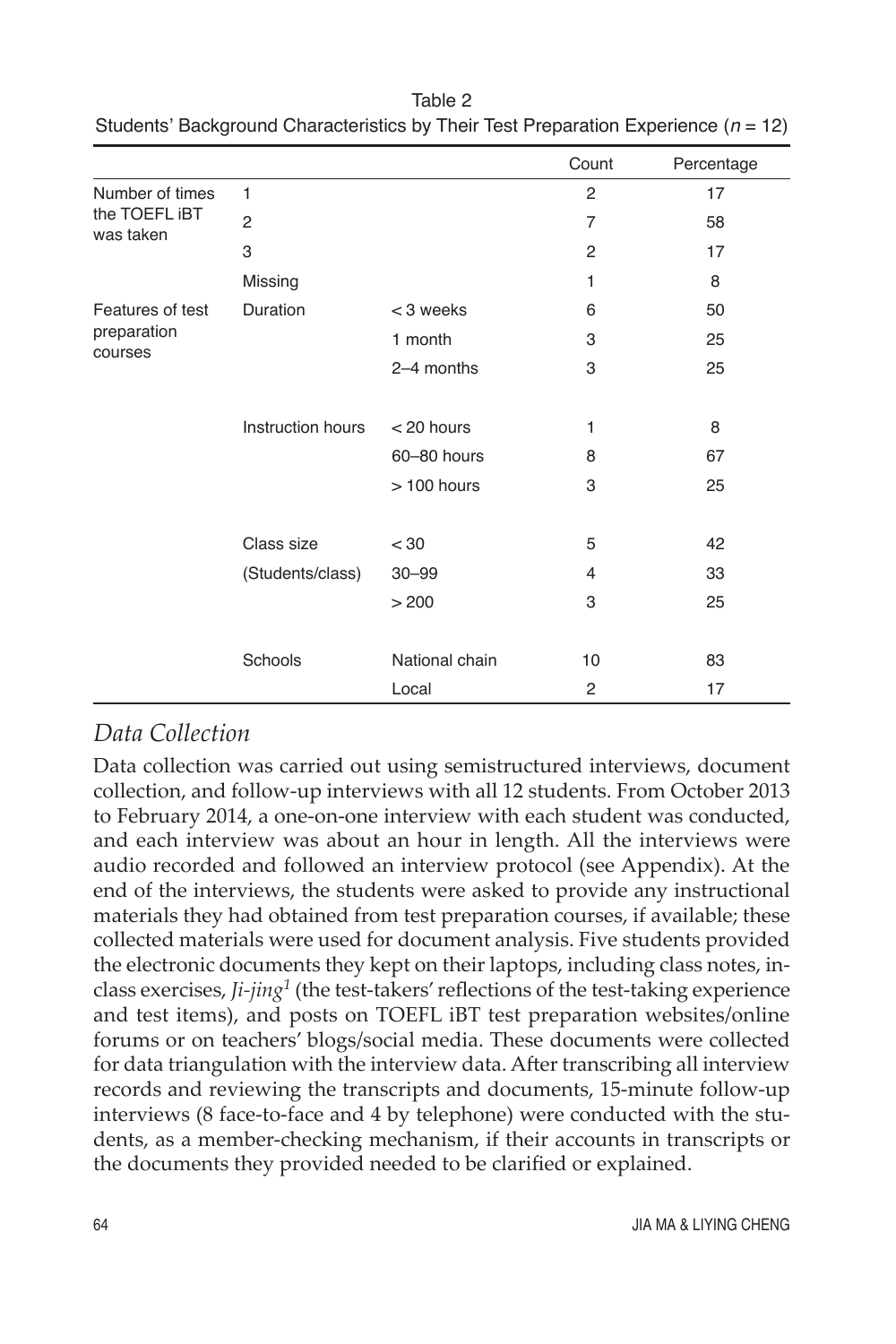The interview protocol had four sections. Section 1 focused on demographic information (e.g., gender, programs, major, number of times the TOEFL iBT had been taken) and information regarding their test preparation experience (e.g., format of the test preparation courses, duration and hours of these courses). Sections 2 to 4 were designed according to Scriven's (1998, 2007) conceptual model of value, and each of these three sections included open-ended questions to elicit students' opinions of the merit, worth, and significance of the test preparation courses. The interview protocol was sent to a researcher with expertise in evaluation theory to ensure the interview questions in Sections 2–4 were phrased accurately to reflect the definitions of merit, worth, and significance in Scriven's conceptual model of value. This process allowed us to evaluate the internal validity of this interview protocol. Following this researcher's recommendations, the interview questions on worth were rephrased to allow participants to think about the worth by comparing alternative approaches of test preparation (e.g., taking test preparation courses vs. self-test preparation).

#### *Data Analysis*

Because of the qualitative nature of the interview data, both deductive (theory-driven) and inductive (data-driven) approaches were employed (e.g., Patton, 2002). The data analyses were conducted sequentially, using a deductive approach followed by an inductive approach. The deductive approach was employed to categorize interview transcript data into three categories merit, worth, and significance. This approach was appropriate for generating overarching categories to understand different layers of these students' perceived values.

The inductive approach was used in the second round analysis because Scriven's conceptual model of value provides only an overarching level of constructs (i.e., merit, worth, and significance), and there was no enabling subordinate conceptual structure to be used to further analyze the data within each category. The inductive or data-driven approach to exploring qualitative data is often used to allow qualitative researchers to work from specific, meaningful units of transcripts and/or observations to broader categorizations (Corbin & Strauss, 2008). We first identified the meaningful segments of students' opinions, then grouped the segments addressing the same issue into one code, and finally labelled the code to represent the core meaning (Saldana, 2009). This process was repeated until saturation was reached. All of the codes were analyzed and grouped into themes according to the meanings they represented and the relationship among these codes (Saldana, 2009).

The documents were then reviewed by mapping them onto the categories and themes generated from the interview data. For example, Wilson, a PhD student in mechanical engineering, provided two documents that his peers shared—*Ji-jing* on TOEFL iBT test preparation forums—and he thought these documents were very helpful for understanding real test-taking pro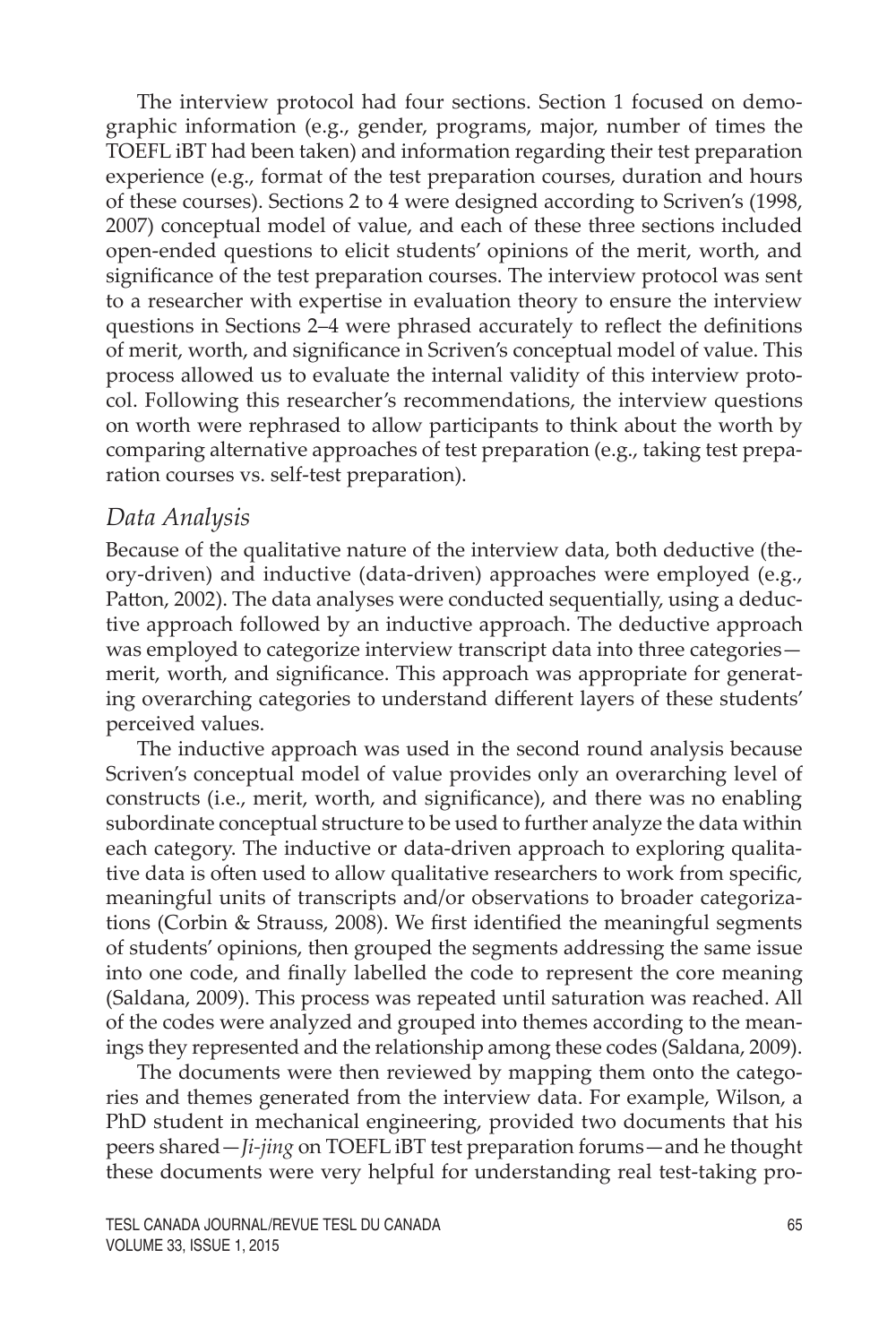cedures. These documents were then used as triangulation of the theme of learning communities generated from the interview data. All the collected documents were reviewed in this way to triangulate themes and categories and to strengthen the credibility of research findings (e.g., Bowen, 2009).

# **Results**

Three categories and six themes (see Table 3) were generated from the interview data and were cross-referenced with collected documents: (a) *merit* teachers, and instruction and instructional content; (b) *worth*—efficiency of test preparation, and reorientation to the TOEFL iBT and English skills development; and (c) *significance*—learning communities, and sources of motivation and inspiration. Categories and themes are elaborated to demonstrate how each represented the value of test preparation courses.

# *Merit*

The students considered the merit, or quality, of TOEFL iBT test preparation courses from two perspectives: (a) teachers and (b) instruction and instructional content.

*Teachers.* The students emphasized two characteristics of their teachers: overseas educational background and TOEFL iBT test-taking background. These characteristics were important determinants when these students judged the quality of their test preparation courses. The most impressive teachers named by many students shared one common characteristic—overseas educational background—because these teachers had first-hand experience of the educational contexts that these students also hoped to experience. These teachers used their own examples to illustrate that the TOEFL iBT score was important to gain entrance into academic programs and that adequate English skills were fundamental to complete academic programs. Similarly, some teachers' real-time TOEFL iBT test-taking experience was valued because of many practical suggestions they were able to provide. Jack, a Master's student in physics, commented on a suggestion his teacher gave to deal with a possible situation in the TOEFL iBT speaking section:

The speaking section requires both listening and recording of your answers. The speaking [module] my teacher mentions, if the testtaker beside you started the speaking [section] earlier, there was the risk that you might listen to the lecture while s/he had started talking. This will definitely interfere your listening. So he suggested saving some time in the reading section by skipping the screens of test directions. Even though the saved time could not help start the speaking section much earlier, you might not be so left behind [to start speaking section]. This is a very important detail from my teacher's real-time test taking.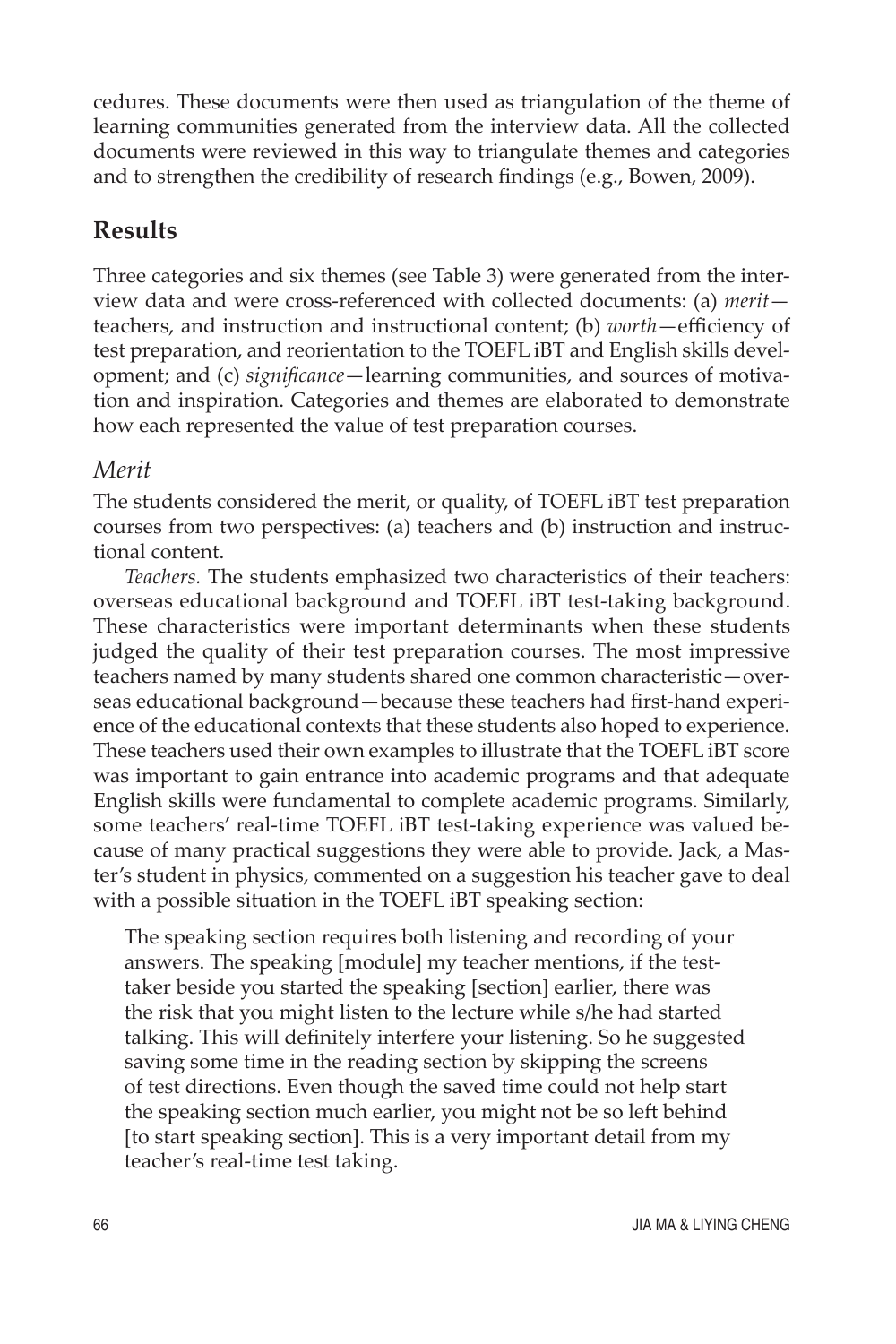#### Table 3 Matrix of Thematic Findings of the Perceived Value of TOEFL iBT Test Preparation Courses

|                  |                                                                    | Source of data |          |
|------------------|--------------------------------------------------------------------|----------------|----------|
|                  |                                                                    | ı              | D        |
| Merit            |                                                                    |                |          |
| Theme One        | <b>Teachers</b>                                                    |                |          |
| Code 1           | Overseas educational background                                    | $\times$       |          |
| Code 2           | TOEFL IBT test-taking background                                   | $\times$       |          |
| Theme Two        | Instruction and instructional content                              |                |          |
| Code 3           | Structured instruction                                             | $\times$       | $\times$ |
| Code 4           | Reliable instructional content                                     | $\times$       | $\times$ |
| Worth            |                                                                    |                |          |
| Theme Three      | Efficiency of test preparation                                     |                |          |
| Code 5           | Time and effort efficiency                                         | $\times$       |          |
| Theme Four       | Reorientation to the TOEFL iBT and Eng-<br>lish skills development |                |          |
| Code 6           | Rethinking the TOEFL IBT                                           | $\times$       |          |
| Code 7           | Reorientation to English skills develop-<br>ment                   | $\times$       | $\times$ |
| Significance     |                                                                    |                |          |
| Theme Five       | Learning communities                                               |                |          |
| Code 8           | Forming communities                                                | $\times$       |          |
| Code 9           | Participating in communities                                       | $\times$       | ×        |
| <b>Theme Six</b> | Sources of motivation and inspiration                              |                |          |
| Code 10          | From peers                                                         | $\times$       |          |
| Code 11          | From teachers                                                      | $\times$       |          |

*Note*. I = interviews; D = documents.

It was noted that both overseas educational background and TOEFL iBT test-taking background were part of the teachers' real-life experiences of situations that their students planned to experience. Therefore, the experiential suggestions for taking the test and practicing English skills were attended to because, as Clark, a PhD student in electrical engineering, said, "these teachers, who have their own experience in real situations, know what is needed; and compared to the teachers strictly following books, I like and trust the teachers with experiential pedagogy." However, the availability of teachers with overseas educational background or TOEFL iBT test-taking background was limited.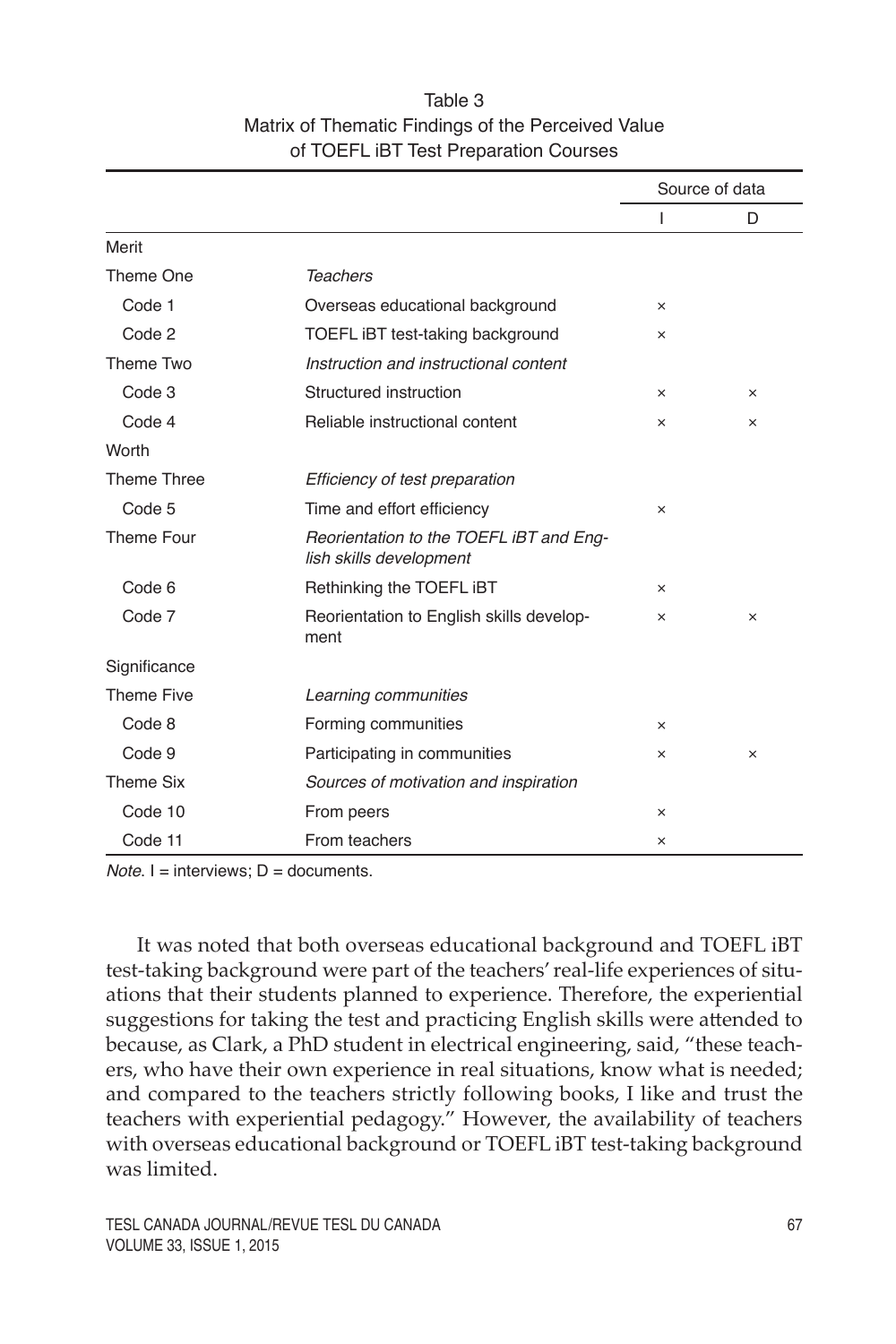*Instruction and instructional content.* The structure of the pedagogy and the instructional content were also identified as determinants of the quality of test preparation courses. All the students reported similar course structure: four modules of reading, listening, speaking, and writing that aligned with four test sections of the TOEFL iBT. With limited time allocated for TOEFL iBT test preparation, this structure provided "a starting position to assign and break down the holistic test preparation plan into four major parts," as Rachel, an undergraduate student in math and economics, commented.

It was noted that most of the students (83%) took test preparation courses from branches of the same national chain training centre. The reason for this choice was that this centre was perceived as professional and authoritative in terms of its instructional content. The sources of the instructional content, according to the students' accounts and their documentation of in-class exercises, were mostly from the official website of the Educational Testing Service (ETS), the Official Guide, or the Test Practice Online (TPO) published by the ETS. Justin, a Master's student in business, commented,

Compared to the segmented pieces of information you put together to map out the picture of the TOEFL iBT, the instructional content and information presented to you by this educational institution is more reliable, and you tend to have more trust, … because they are professionals [in the test preparation business].

The instructional content that these students described included sequential illustrations of test features (e.g., test formats, scoring criteria, task content/ topics, designated time), demonstration of test-taking strategies, management of affect (e.g., anxiety, confidence), strategies for developing English skills, and/or tips on the test-taking process. However, the coverage and the proportion of various aspects of the instructional content varied across teachers. For example, some teachers explained the importance of content knowledge in comprehending reading texts and covered some discussion of social values (e.g., gender equity, environment awareness) in their instruction. Some students thought such discussion and understanding helped them to answer relevant test items. However, other students showed negative attitudes toward such instructional content. Maggie, a Master's student in chemistry, recalled the teacher of a reading module who extended a discussion from a reading passage about evolution to presidential elections in the United States; Maggie had no idea of how this discussion was related to test preparation, so she thought the discussion was "totally waste of my time."

#### *Worth*

When judging the worth of their test preparation courses, the students took the perspective of examining the cost and benefit. Two themes emerged: (a) efficiency of test preparation and (b) reorientation to the TOEFL iBT and English skill development.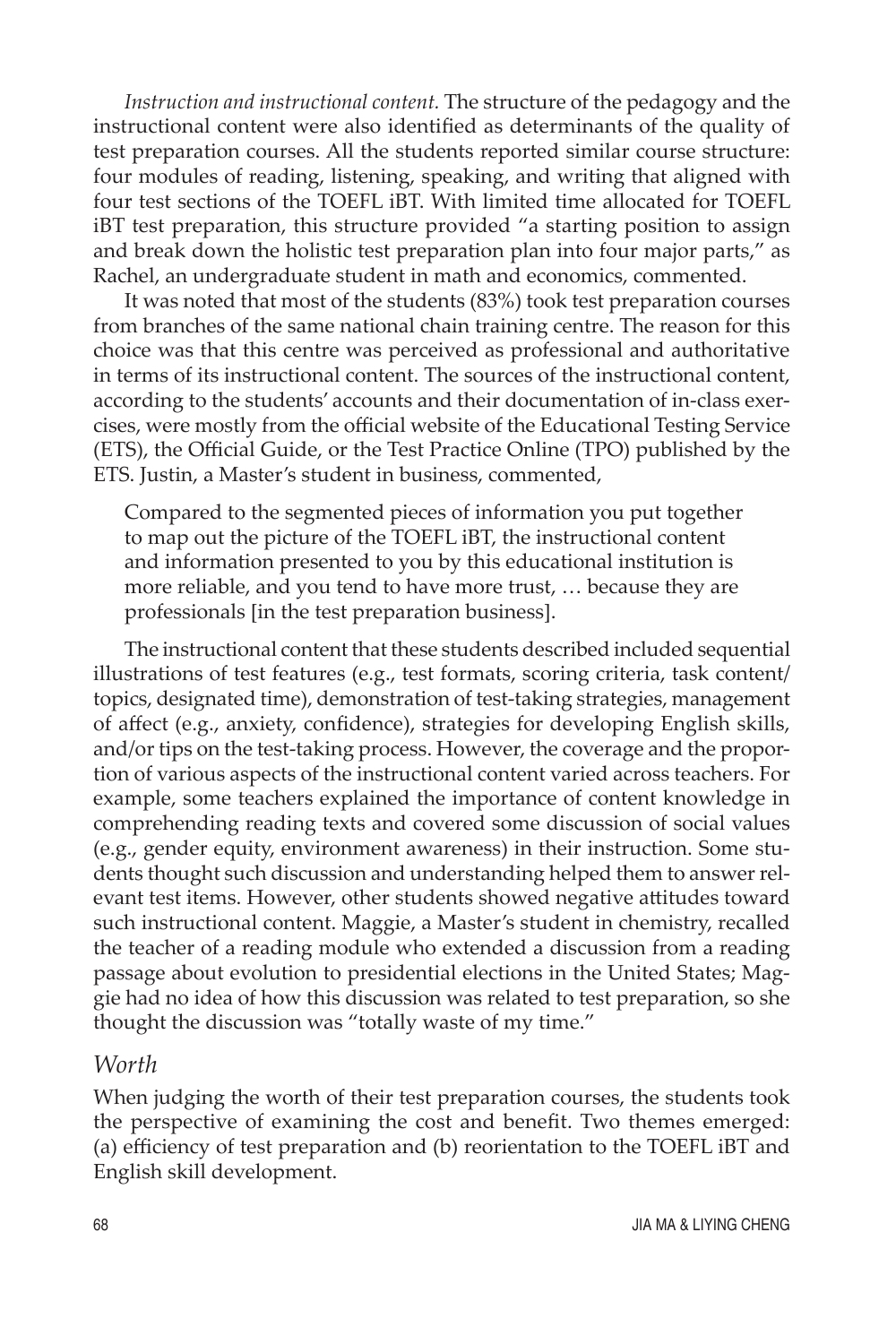*Efficiency of test preparation*. All the students indicated that they would take test preparation courses again if they were given one more chance to prepare for the TOEFL iBT, because this was the most time-efficient method to prepare for the TOEFL. They believed that, if not taking preparation courses, they would otherwise either take much more time to familiarize themselves with the test or take the test more times to achieve a satisfactory score. The time-cost equation was what they considered and balanced in the overall process of academic applications, and taking the TOEFL iBT was only one of many requirements. Clark made a clear comment on time efficiency:

I did a cost calculation. If I had not taken the TOEFL iBT test preparation course and if I had not got a satisfactory score, I would have probably had to wait till next year to apply [for academic program], and the cost would be far more than the time and money I would spend now. In this case, I think it [taking test preparation courses] is worthwhile.

Some students related the worth to efficiency of effort and thought that the structured teaching was helpful to regulate their efforts. These participants commented on lack of self-control and self-efficacy as challenges to preparing the TOEFL iBT on their own, because they might, without the test preparation course, be disorganized and inefficient in terms of time management. Mary, a PhD student in geography, said, "I did not want to look at it [the TOEFL iBT] at all if nobody guides me how to," and the intensive course was very useful because she knew "what aspects to direct efforts onto" by following structured teaching.

*Reorientation to the TOEFL iBT and English skills development.* Many students stated that they had heard from many test-takers who had achieved high scores with the help of test-taking strategies. Naturally, learning testtaking strategies related to the TOEFL iBT was the main purpose for most students taking preparatory courses. However, some students recalled that their teachers, especially those with overseas educational experience, emphasized that the TOEFL iBT evaluates English language proficiency in an academic environment and repeatedly advised students not to rely solely on test-taking strategies to improve the TOEFL iBT score, as that would not increase their score substantially. Some students recalled the examples their teachers presented to help them understand that scores were based on the English skills demonstrated through task performance on the test. Jenny, a Bachelor's student in nursing, stated that her teacher gave detailed instructions on a scored writing sample in the Official Guide and explained why this sample was rated highly by mapping it onto the scoring criteria:

The [teacher's] instructions made me understand that the clear logic throughout this writing sample ensures the coherence of the ideas presented, and one portion of the high score was awarded to its clear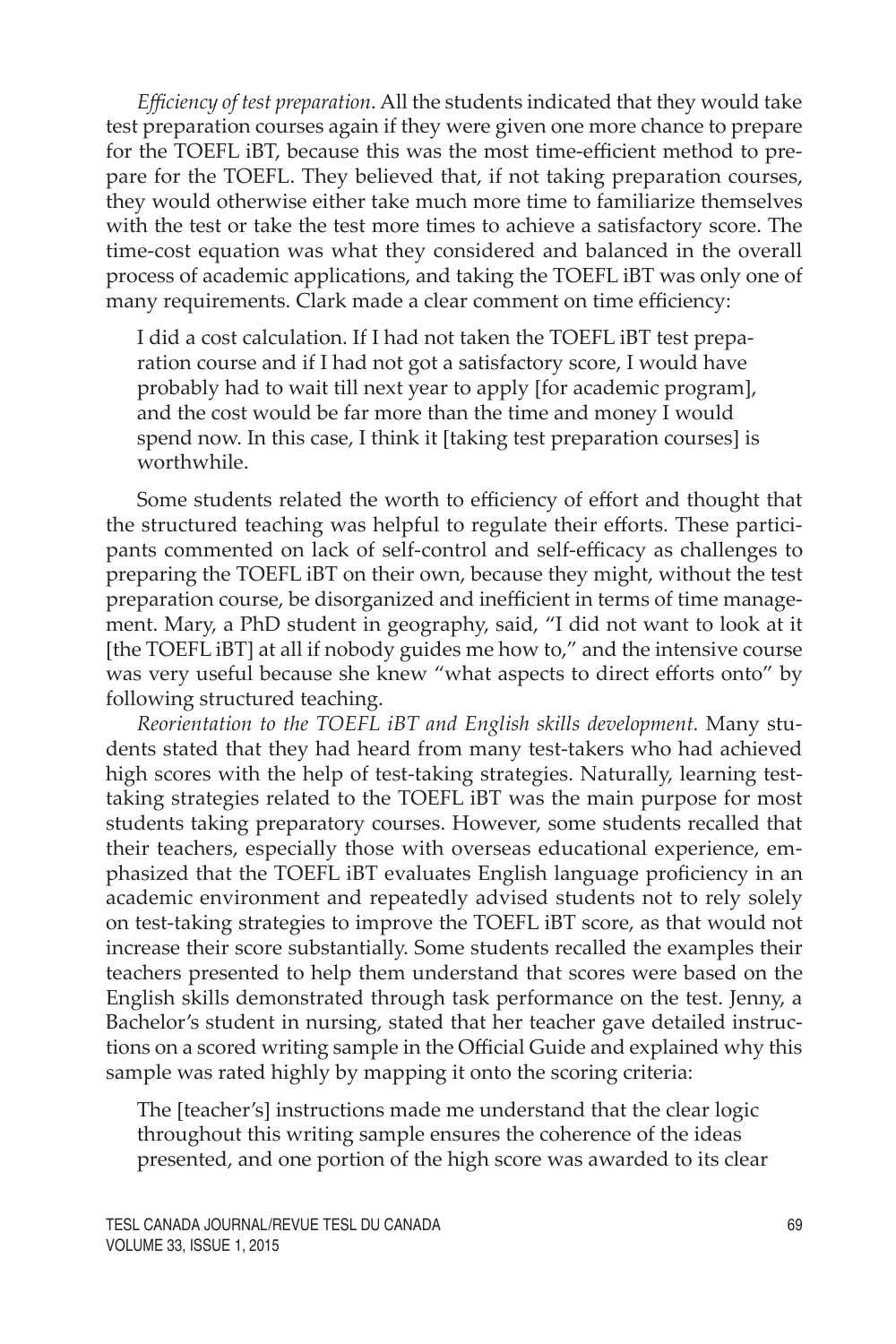logic; and the high score is definitely associated with the skills presented in this writing [not test-taking strategies].

This reorientation to the constructs of the TOEFL iBT, or the recognition that high scores would not be within arm's reach by only employing certain test-taking strategies, was an unexpected benefit to some students. The shared understanding of the TOEFL iBT as a proficiency-based test guided students to attend to the instruction on developing English skills. Some students reported that they practiced English skills outside of class time and/ or after the preparation course was over. The limited class time restricted teachers to the introduction of some strategies for building English skills; therefore, some students said they tried out and practiced these strategies after class. For example, Mary recalled her teacher demonstrating how to keep notes of the logic of a talk and related details with the help of a flow chart. The logical flow chart changed her previous strategy of taking note of everything she heard. When repeatedly practicing this strategy on listening tasks after class, she noticed that it worked well and "my listening is improved immediately."

In addition, some students planned a period of time (e.g., 2–3 months or longer) after completing test preparation courses as a reinforcing period; building their English skills was a common focus for reinforcement before actually taking the TOEFL iBT. Rachel increased her score from 86 to 104 in six months, and she attributed the score improvement to the continual practice of English skills, which she believed was guided by the appropriate reorientation to the constructs of the TOEFL iBT and English skills development.

However, reorientation to the TOEFL iBT and English skill development was not experienced by all of the students. Some of their accounts revealed that their attitudes toward the reorientation were influenced by both personal and contextual constraints. Some students said that the only purpose for taking test preparation courses was to familiarize themselves with the test and that they had no expectation of improving their English skills through these courses. Given this instrumental orientation, all of their attention was directed to instruction related to the test itself. When personal constraints (e.g., a narrowed attitude toward learning) were confounded with contextual constraints (e.g., a limited timeline), it was unlikely that the students would shift their orientation to the need to develop English skills. As Justin commented, "I have a very tight schedule [for preparing for the TOEFL iBT], and I do not want to improve my English proficiency through this course; I *just* need a score [emphasis in original tone], and this is most important to me."

#### *Significance*

Significance was defined as how the students perceived the importance of test preparation courses, and this importance was related to two factors: (a) learning communities and (b) sources of motivation and inspiration.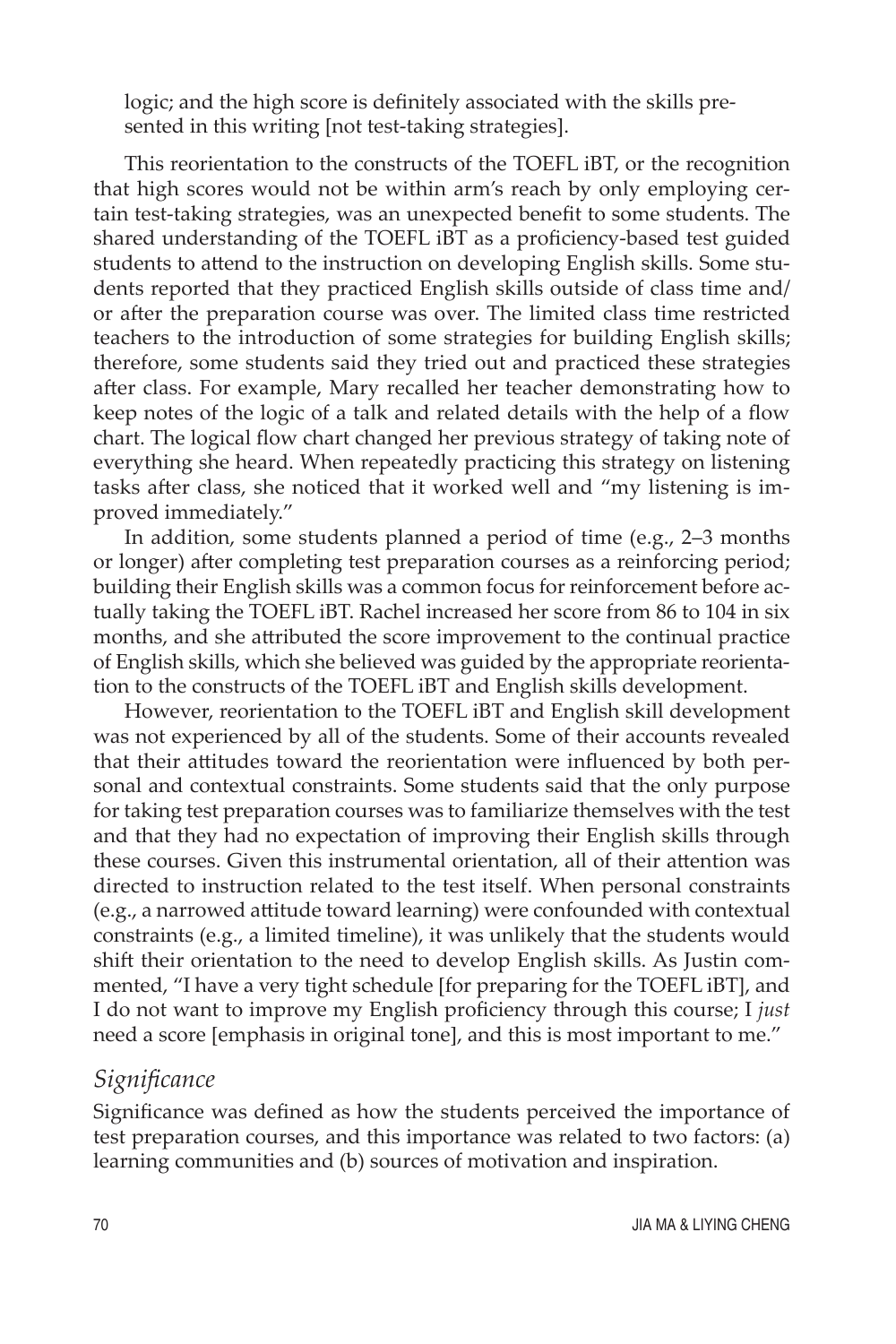*Learning communities.* One advantage of test preparation courses was the opportunity to meet peers who were involved in a similar application process. Shared goals and experiences enabled discussions and the exchange of ideas among peers; therefore, communities were formed as platforms to facilitate discussions, either by students or teachers. Some communities were virtual, such as online chat groups or groups in online forums, and others were face-to-face, such as lunch-mate groups. For example, Mary recalled that she and five other girls in the same intensive course soon became a group after taking lunch break together everyday. She felt "better" being in this group because she could talk through the difficulties and stress she encountered during the test preparation process and knew that she was not "the only one who had experienced those difficulties." However, some students admitted that the possibility of forming communities depended on interactions with peers in class, and not all the students in this study reported the emergence of learning communities in their accounts. Lindsay, a Master's student in business management, mentioned that only after being assigned to the same group for performing an oral task did she become familiar with the students sitting close to her; they then started an online chat group. In addition, some students mentioned that their teachers used social media platforms to form communities, such as blogs, Weibo (a Chinese microblogging site akin to Twitter), and public account subscriptions on WeChat (a mobile communication application similar to WhatsApp).

Participation in learning communities mainly included sharing information and resources among peers and teachers. The students commented that they valued the resources shared in these communities for two reasons: (a) they could access useful resources that they were not aware of previously, and (b) the shared resources reviewed and recommended by peers and teachers were a helpful starting point, given the overwhelming range of resources available on the market. Wilson, a PhD student in materials engineering, who practiced listening skills with the podcast *60-Second Science* by Scientific American, said he came to know this resource from a *Ji-jing* post shared by his peers in an online chat group. He clearly remembered that this *Ji-jing* was a detailed reflection of a test-taker's experience of preparing for the TOEFL iBT, and *60-Second Science* was the resource this test-taker had used. Wilson appreciated this shared resource because he thought it helped him improve his listening skills. The learning communities that teachers initiated—for example, an online group—were an extension of the class, and many students said they read posts related to the test and to English language learning. Clark recalled that the writing teacher posted on her blogs the transcripts of a speech that Obama delivered in Russia and highlighted some sentences in blue to focus students' attention on sentence structure and vocabulary. Clark particularly mentioned he had constant interactions with his teachers, including this writing teacher, on social media platforms, and he admitted that the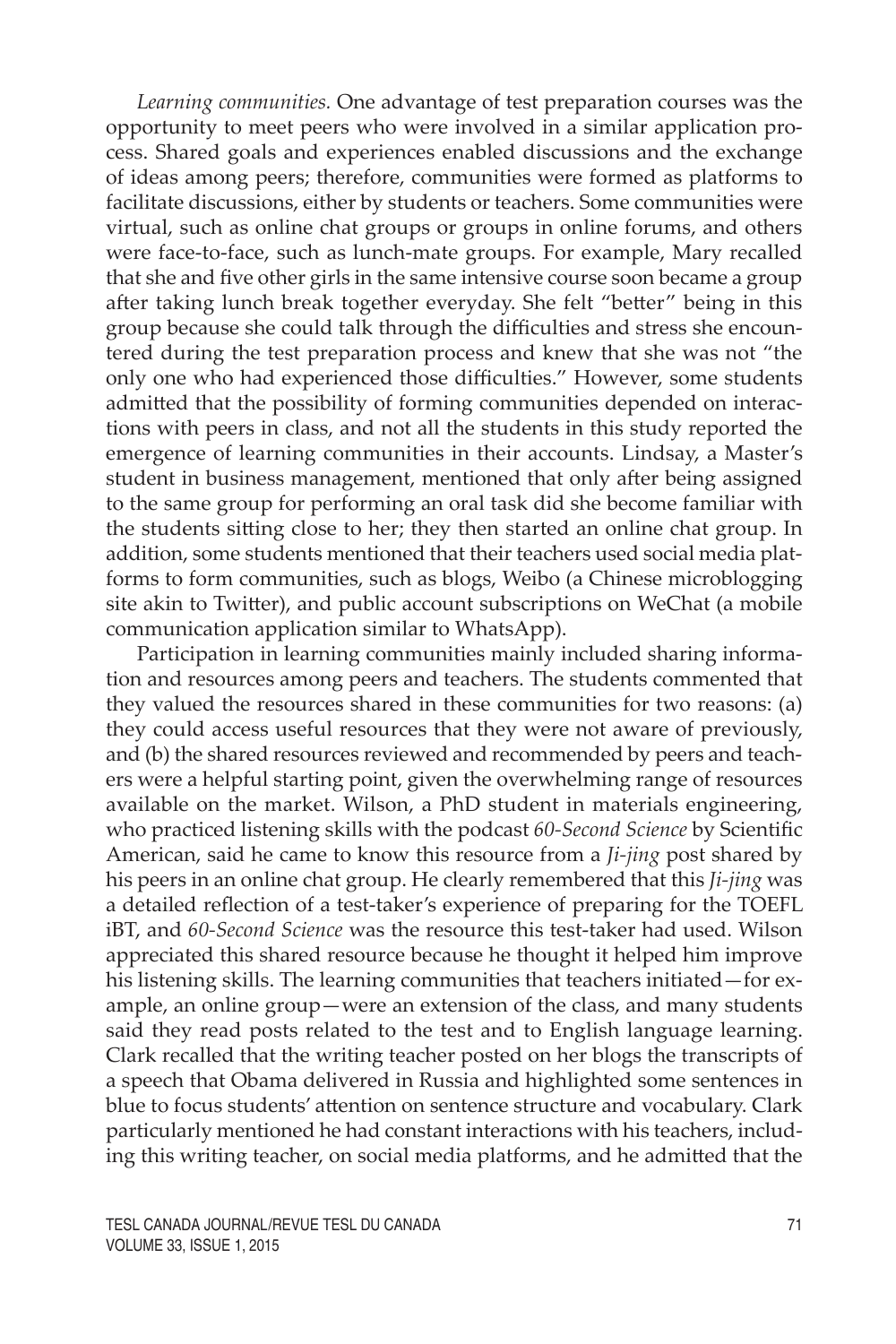rapport he developed with his teachers through the interactions increased his trust for them and, in turn, for their instruction.

*Sources of motivation and inspiration.* Many students regarded taking test preparation courses as an experience of gaining inspiration, encouragement, and psychological support from peers and teachers; attending test preparation was more like a ritual to equip them with "spiritual powers," in William's words. The test preparation courses attracted groups of youth with similar goals working hard together toward achieving them. Commenting on the class as a platform for encouragement, Clark noted:

I came to the class before 8 a.m. and found that four or five students had been there and started reciting vocabulary. Then I immediately knew what I should do. … I also found that my English is not that good compared to many students in class. Those whose English were far more better worked really hard, how could I waste time? This atmosphere was the source of my motivation.

Students reported that many of their teachers shared the successful experiences of their own or of previous students. These narratives were very inspirational because those who succeeded had similar backgrounds to these students. Knowing what efforts others had made—and how they had succeeded—encouraged the students to work harder. William recalled,

Those successful stories my teachers told mentally supported me to insist on sitting in a classroom with 300 students in hot summer days; … it sounded tough but I did not feel so because it was where I got inspired.… The mental power from these success also conveyed a message of persistence to me, which I think is so important not only for taking the TOEFL iBT but also for each step of the academic application process.

# **Discussion**

The results of the study revealed that the students' judgement of the value of the preparatory courses was derived from perceived quality, benefits, and importance. The results clearly indicate that these preparatory courses presented students with experiences of preparing to take the TOEFL iBT (e.g., instruction on test features) and/or of developing the English skills required for academic studies in English (e.g., reorientation to English language skills). However, these 12 students gave various accounts of their experiences in these preparatory courses (e.g., instrumental motivation for taking the preparatory courses vs. recognition for building English skills), and their experiences directly influenced how they perceived the effectiveness of each aspect of the preparatory courses, such as instruction and peer support. Therefore,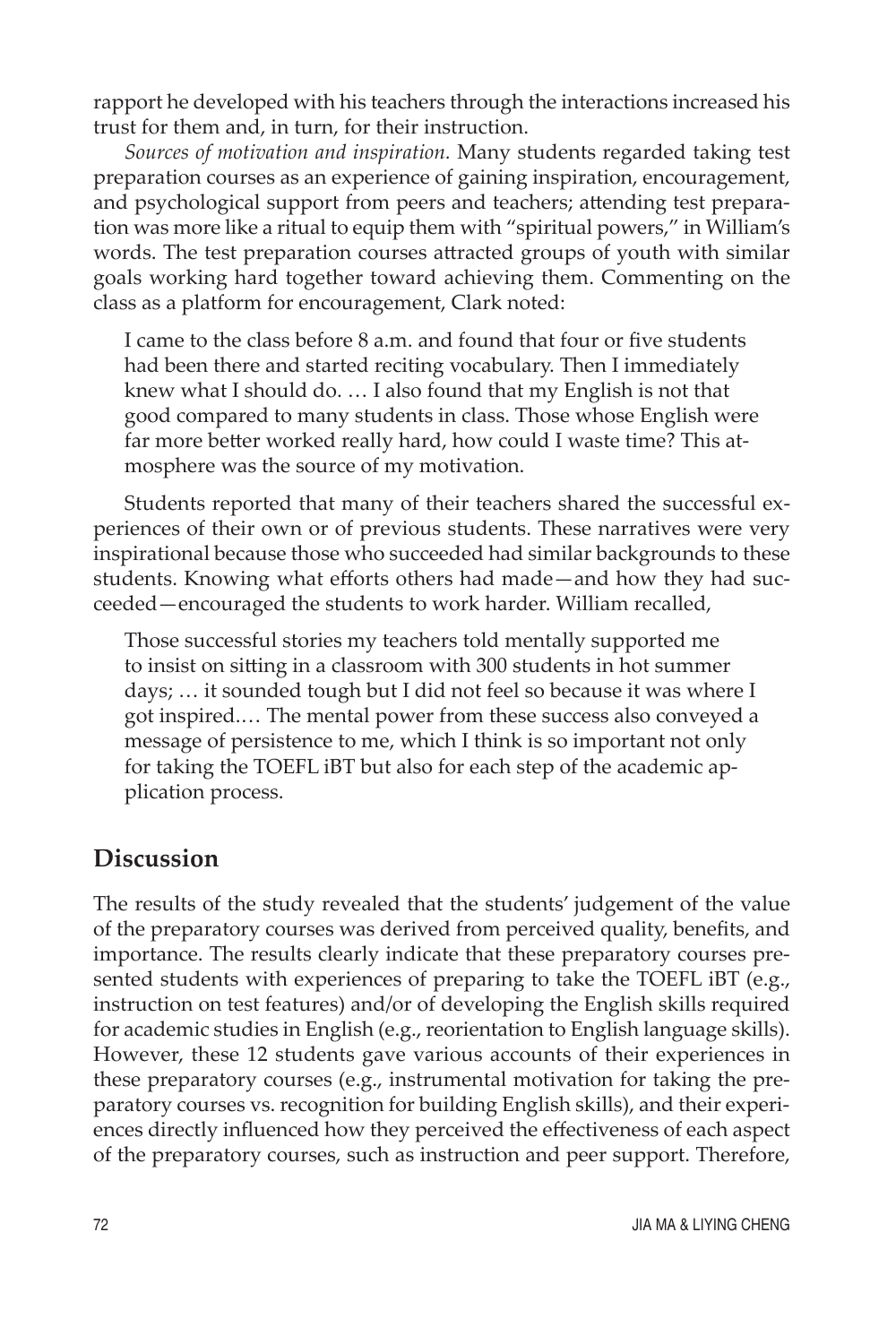our discussion will focus on the variability and the factors contributing to the variability.

Similar to many test-takers in previous studies (e.g., Green, 2006a, 2006b), the students paid great attention to the content of the test (e.g., test structure, test formats) and how the test is administrated (e.g., test-taking process). This is what the Chinese students mostly aimed to become familiar with in their preparatory courses. This attention was related to their motivation for taking such courses, for example, to have "a starting position for the holistic test preparation plan" or "I just need a score [to meet the application requirement]." Although all the students reported similar motivation for test familiarization, it is interesting to note the shift from this instrumental motivation to an intrinsic understanding of the need to develop English language skills. From the accounts of the students who recognized the importance of and practiced English skill-building strategies, it is clear that their teachers and the pedagogy used by their teachers had a great influence on shaping this important shift.

In most students' accounts, teachers with overseas educational experience were valued because their background of English academic study helped to construct pedagogy suitable to their students' future academic study needs. To these students, their teachers were a direct source of information regarding the academic situations that students would face; therefore, they believed their teachers "kn[e]w what is needed [in real time settings]." It is not surprising to note that when these teachers stated that building sufficient English skills was key to success in English academic study, students tended to follow faithfully and practice the strategies taught, such as using logic flow charts to practice listening skills. Similar findings were reported in recent studies of how teachers are important determinants of test preparation courses. Green's (2006b) study found that the learning outcomes of students in test preparation courses were related to teachers' choice of instructional content. Gibson and Swan (2008) indicated the benefits of shared linguistic background and educational experience on teachers' pedagogy in test preparation courses. Since teachers' first-hand experience is valued, teachers with relevant academic or content knowledge background may be also valuable to students, and instruction in some first-hand academic tasks would be helpful for students to understand what is required in a specific major of study (e.g., writing format, structure, logic) and to provide students with first-hand experience that they can connect to their academic study.

Students also valued their teachers' first-hand test-taking experience because they needed to know what was expected in the test-taking process. The importance of having testing researchers and practitioners working with language tests has been demonstrated in recent studies (e.g., DeLuca, Cheng, Fox, Doe, & Li, 2013; Fox & Cheng, 2015). For example, the situation regarding the testing environment (e.g., the different pace of test-takers' completion of test sections, as Jack mentioned) would interfere with test-takers' perfor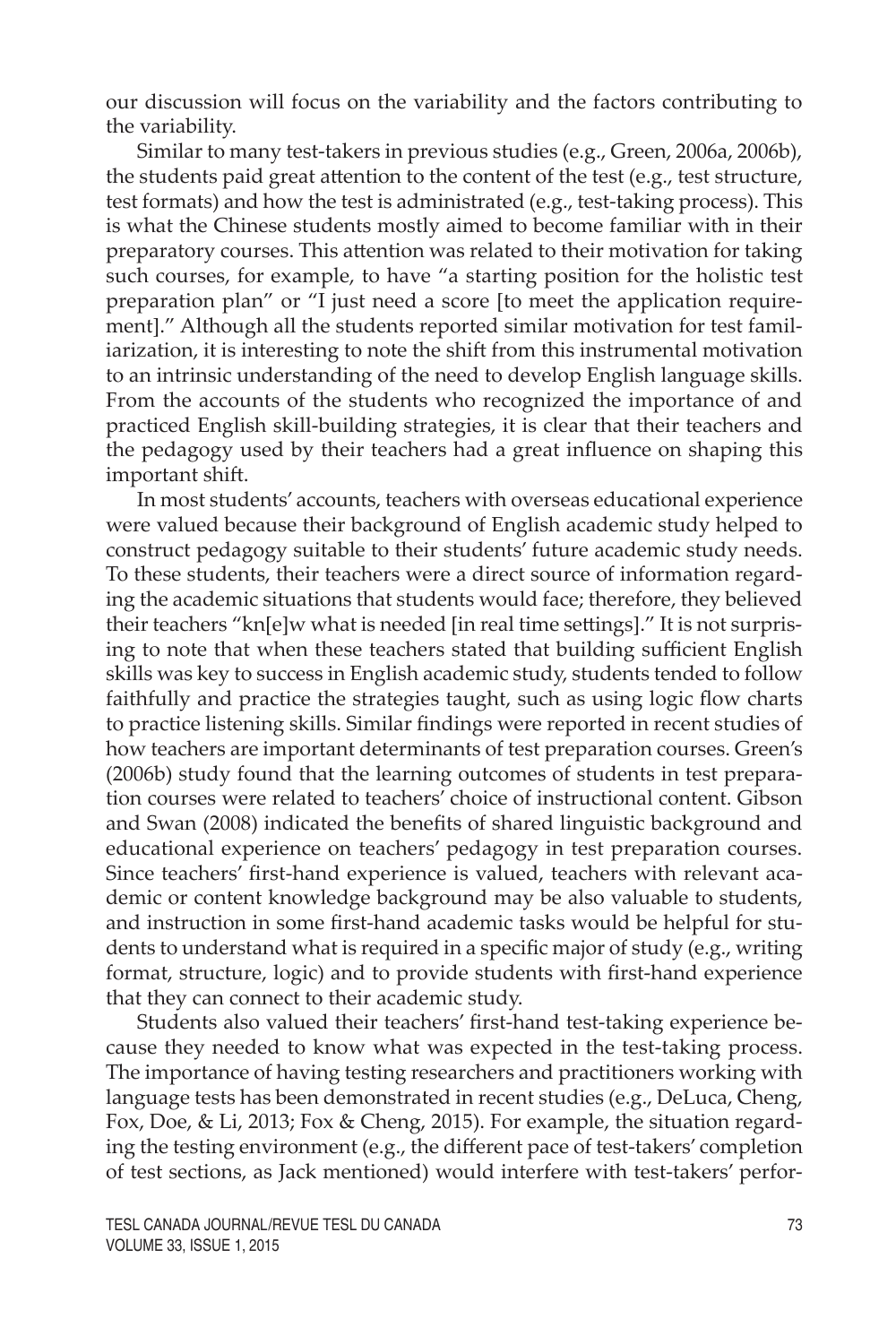mance on tasks and also on the test. Teachers' experiential recommendations for the test-taking process may help students become aware of situations that might pose barriers to demonstrating their actual English language proficiency. Instructors of English language programs would be in a stronger situation to support their students by actually having taken the test their students are required to take, or by at least familiarizing themselves thoroughly with it and the testing environment in which students take it.

Students' accounts indicated that their timeline was closely related to their perceptions of the value of test preparation courses, that is, the efficiency of test familiarization, or their conception of the need to improve English proficiency to best achieve satisfactory test scores. Some students attended 3-week intensive courses and took the TOEFL iBT right after completing the courses. These students "just need a score" and they wanted to take the test when they had the freshest ideas of what the test was about. Other students planned more time for test preparation (e.g., at least 6 months before the test), and they chose extended preparatory courses. With the longer plan, these students were more likely to practice the strategies that their teacher had introduced to build their English skills before taking the test. Rachel's score improvement from 86 to 104 indicated the effectiveness of her Englishskill building practices. However, not all of the students who had a longer timeline for preparation reported substantial score increases. This may raise a question for language testing researchers and language instructors: how long do students need to improve English proficiency for this to be reflected in a higher test score?

Engaging in learning communities and becoming motivated and inspired by peers and teachers were perceived as important and useful during the test preparation process. Learning communities are a means of extending in-class instruction, which has time constraints, and students appreciated information sharing and interactions with peers and teachers when participating in such learning communities. An important part of the documents that some students had collected through communities (e.g., online forums) were narratives of high TOEFL iBT achievement as a result of the test preparation process. Many of the accounts demonstrated how students had achieved high scores starting from a moderate level of English proficiency (as indicated by a national English test score in China). Successful experiences of peers like this are sources of strength and inspiration that Chinese students value; as William said, "taking test preparation courses was more an experience of being inspired." Students obtained encouragement and inspiration from examples of students with similar experience and used this affect to support them throughout the test preparation process. Although benefits of collaborative learning (e.g., working in groups or with peers) have been recognized (e.g., Cheng & Fox, 2008), an understanding of learning communities initiated by students and/or teachers, especially the support from these communities within and beyond the class boundary, remains limited (e.g.,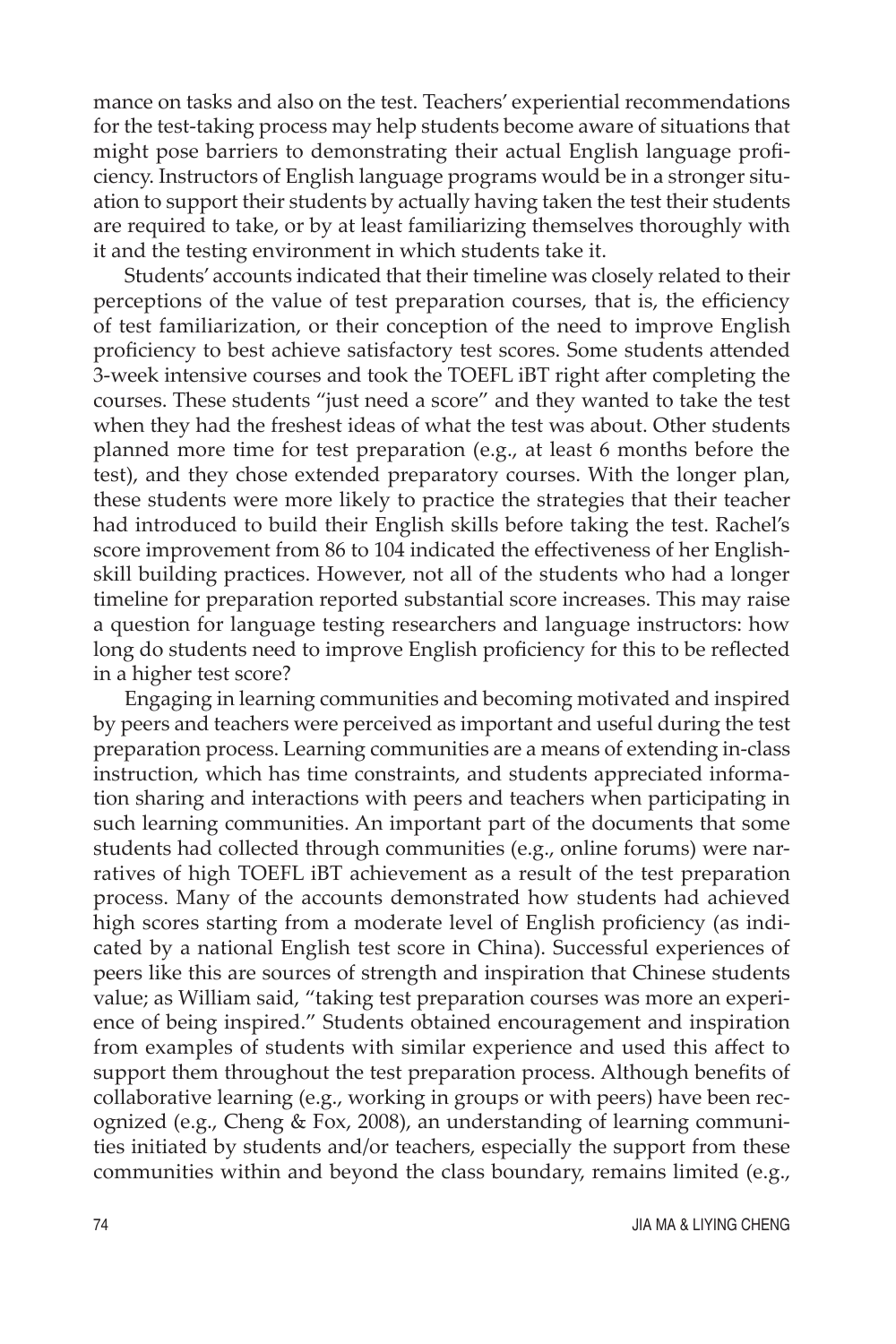Potts, 2005). It may be worthwhile including students from previous cohorts in these learning communities, where they can share their experience of difficulties and challenges in adjusting to academic environments and explain how they survived and gradually thrived in their academic studies.

# **Conclusion**

This was an exploratory study with a relatively small sample size. Nevertheless, these 12 informants provided valuable insights, allowing us to better understand what test preparation courses they valued prior to entering a Canadian academic setting. Mapping these onto Scriven's conceptualization, these students' accounts of the value covered multiple determinants of the quality (*merit*), benefit (*worth*), and importance (*significance*) of these test preparation courses. Quality was related to teachers' characteristics and instruction, benefit was judged from efficiency and reorientation to the TOEFL iBT and English skill development, and importance included engagement in learning communities and motivation to learn. This is one of the few studies that have addressed test preparation from students' perspectives, thus filling a research gap by answering the call to examine "which aspects of a [test preparation] class are attended to by the learners, what they learn from them" (Green, 2006b, p. 364). The findings could provide pedagogical insights to instructors of EAP programs in Canada, especially those working with Chinese students, to understand these students' experiences and their perceptions of suitable and effective support in English language learning. This is important, considering the fast-growing number of Chinese students on Canadian university and college campuses.

The findings of this study highlight two important aspects of what we have learned about test preparation. On one hand, students gained a changing perception of the value and need for improvement in general English proficiency. On the other hand, they retained an instrumental perception focused on reaching the admission cut score through test preparation courses. Both orientations were influenced by the participants' awareness of the amount of time realistically required to develop improved proficiency in a second language. Timing is crucial for all international students seeking a required test score for admission prior to arriving in Canada, and acquiring further language skills to be successful in their academic studies thereafter. This raises a number of issues for EAP programs: How much time does it take to develop L2 proficiency to a desired level? How do EAP programs continue to support international students in developing proficiency after admission? What is the relationship between achieved levels of proficiency and subsequent indicators of student success?

As this was a study of an exploratory nature, we note the following limitations. The participants were 12 Chinese students with TOEFL test preparation experience at one Canadian university only. Further investigations with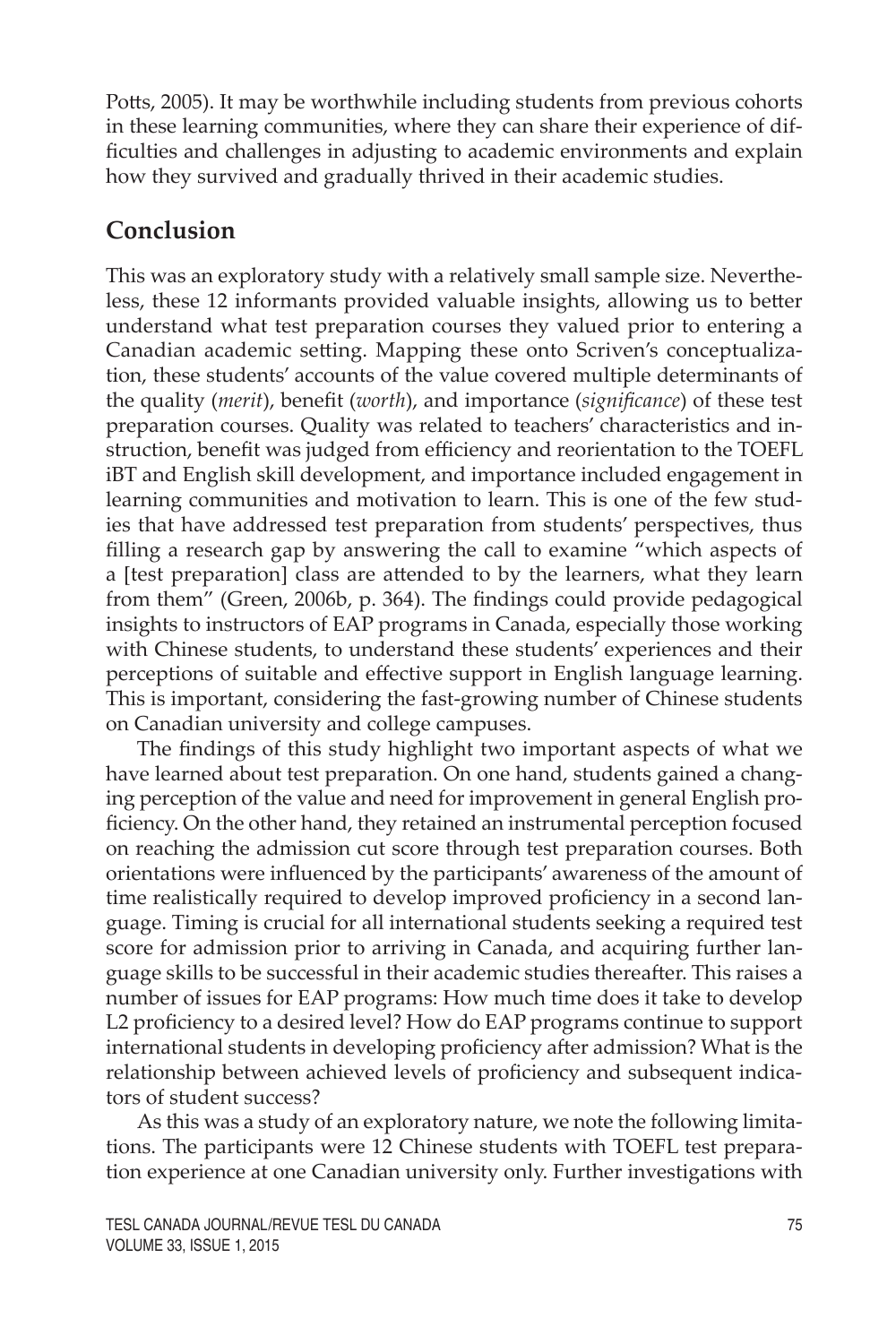students from different ethnic groups and universities who have experience taking different English language tests (e.g., IELTS, Pearson Test of English [PET], Canadian Academic English Language Assessment [CAEL]) could increase the comprehensiveness and richness of data and could be compared with the findings of this study. Studies of this nature forefront the value of understanding students' perceptions of merit, worth, and significance of test preparation, which, in turn, can be used to better support their academic studies in Canada.

#### *Note*

1 *Ji-jing* is a generic term used by Chinese test-takers to refer to test-takers' reflections of the test-taking experience. Some test takers recalled test items right after they wrote the test, such as the topics of the speaking/writing tasks, and then posted these reflections online to share with future test-takers as test preparation resources. In addition to the test items, some test-takers' Jijing also includes detailed narrative accounts of how they prepare for the test, such as strategies to practice listening tasks.

### *Acknowledgements*

The authors acknowledge funding support from the Social Sciences and Humanities Research Council (SSHRC) of Canada Partnership Development Grant. The authors also thank all the participating Chinese students who generously took the time to discuss their experience with test preparation. Both authors sincerely thank the two anonymous reviewers and Dr. Marian J. Rossiter for their valuable feedback and constructive comments.

### *The Authors*

Jia Ma is a PhD student in the Assessment and Evaluation Group at the Faculty of Education, Queen's University. Her research interests include consequential validity of large-scale testing and connections between large-scale testing and classroom-based assessments. She recently coauthored a chapter with Dr. Liying Cheng in *TESOL Encyclopedia of English Language Teaching*.

Liying Cheng, PhD, is Professor and Director of the Assessment and Evaluation Group at the Faculty of Education, Queen's University. Her primary research interests are the impact of largescale testing on instruction, the relationships between assessment and instruction, and the academic and professional acculturation of international and new immigrant students, workers, and professionals to Canada.

# *References*

- Alderson, J. C., & Hamp-Lyons, L. (1996). TOEFL preparation courses: A study of washback. *Language Testing, 13*(3)*,* 280-297. doi:10.1177/026553229601300304
- Bowen, G. A. (2009). Document analysis as a qualitative research method. *Qualitative Research Method, 9*(2), 27-40. doi:10.3316/QRJ0902027
- Canada Immigration and Citizenship. (2015). *Evaluation of the international student program*. Retrieved from Canada Immigration and Citizenship website, http://www.cic.gc.ca/english/ resources/evaluation/isp/2015/E3-2013-ISP.pdf
- Chau, M. (2008). *Learning to write essays or teaching to crack tests: An empirical study investigating the washback and impact of TOEFL test-preparation in China.* Paper presented at the Language Testing Research Colloquium, Hangzhou, China.
- Cheng, L., & Fox, J. (2008). Towards a better understanding of academic acculturation: Second language students in Canadian universities. *Canadian Modern Language Review, 65*, 307-333. doi:10.3138/cmlr.65.2.307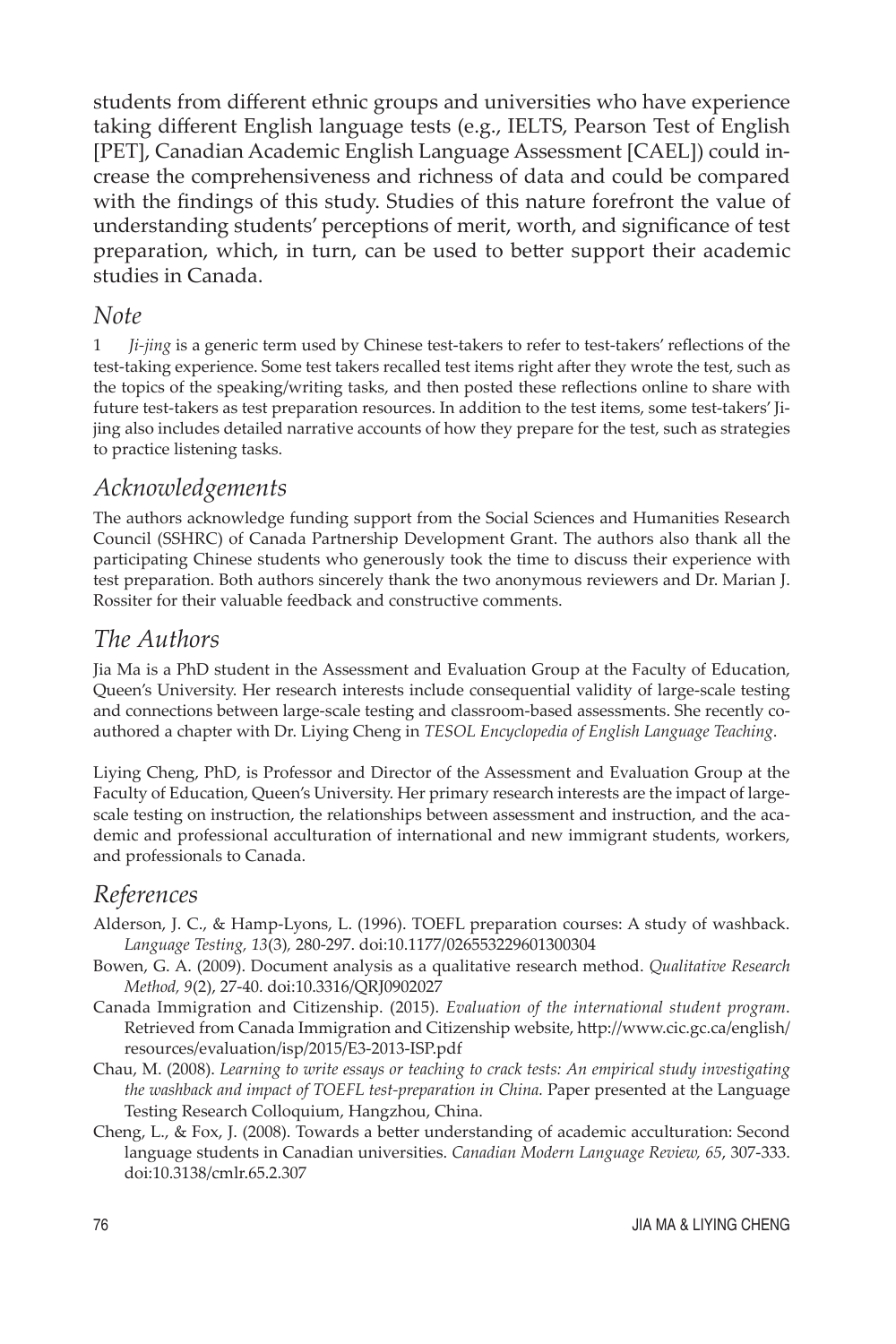- Cole, N. (1982). The implications of coaching for ability testing. In A. K. Wigdor & W. R. Garner (Eds.), *Ability Testing: Uses, Consequences, and Controversies* (pp. 389-414). Washington DC: National Academy Press.
- Corbin, J., & Strauss, A. (2008). *Basics of Qualitative Research: Techniques and Procedures for Developing Grounded Theory (3rd ed.)*. Thousand Oaks, CA: Sage.
- DeLuca, C., Cheng, L., Fox, J., Doe, C., & Li, M. (2013). Putting testing researchers to the test: An exploratory study on the TOEFL iBT. *System, 41*(3), 663-676. doi:10.1016/j.system.2013.07.010
- Doe, C. & Fox, J. (2011). Exploring the testing process: Three test takers' observed and reported strategy use over time and testing contexts. *Canadian Modern Language Review, 67*, 29-54. doi:10.3138/cmlr.67.1.029
- Ferman, I. (2004). The washback effect of an EFL national oral matriculation test to teaching and learning. In L. Cheng, Y. Watanabe, & A. Curtis (Eds.), *Washback in language testing: Research contexts and methods* (pp. 191-210). Mahwah, NJ: Lawrence Erlbaum.
- Fox, J. (2005). Re-thinking second language (L2) admission requirements: Problems with language-residency criteria and the need for language assessment and support. *Language Assessment Quarterly, 2*(2), 85-115. doi:10.1207/s15434311laq0202\_1
- Fox, J., & Curtis, A. (2009). International English language testing system. In L. Cheng & A. Curtis (Eds.), *English language assessment and the Chinese learner* (pp. 112-120). New York: Routledge, Taylor & Francis Group.
- Fox, J., & Cheng, L. (2015). Walk a mile in my shoes: Stakeholders accounts of testing experience with a computer-administered test. *TESL Canada Journal, 32*(9), 65-86. doi:10.18806/tesl. v32i0.1218
- Gan, Z. (2009). IELTS preparation course and student IELTS performance: A case study in Hong Kong. *RELC Journal: A Journal of Language Teaching and Research, 40*(1)*,* 23-41. doi:10.1177/0033688208101449
- Gibson, C., & Swan, A. (2008). *The significance of sociolinguistic backgrounds of teachers of IELTS test preparation courses in selected Malaysian institutions* (IELTS Research Report, Vol. 8). Retrieved from https://www.ielts.org/~/media/research-reports/ielts\_rr\_volume08\_report2.ashx
- Green, A. (2006a). Washback for learners: Learner and teacher perspectives on IELTS preparation course expectations and outcomes. *Assessing Writing, 11*(2)*,* 113-134. doi:10.1016/j. asw.2006.07.002
- Green, A. (2006b). Watching for washback: Observing the influence of the International English Language Testing System academic writing test in the classroom, *Language Assessment Quarterly, 3*(4), 333-368. doi:10.1080/15434300701333129
- Lincoln, Y., & Guba, E. G. (1980). The distinction between merit and worth in evaluation. *Educational Evaluation and Policy Analysis, 2*(4), 61-71. doi:10.3102/01623737002004061
- Liu, O. (2014). *Investigating the relationship between test preparation and TOEFL iBT performance* (Report No. RR-14-15). Retrieved from Educational Testing Service: http://onlinelibrary. wiley.com/doi/10.1002/ets2.12016/epdf
- Ma, J. (2013). *Test preparation for high-stakes English language tests in China. Test Preparation Research Newsletter, Volume 5*. Retrieved from Faculty of Education, Queen's University: http://educ.queensu.ca/sites/webpublish.queensu.ca.educwww/files/files/Research/Test%20 Preparation%20Newsletter%20Volume%205.pdf
- Matoush, M. M., & Fu, D. (2012). Tests of English language as significant thresholds for collegebound Chinese and the washback of test-preparation. *Changing English, 19*, 111–121. doi:10 .1080/1358684X.2012.649176
- Mickan, P., & Motteram, J. (2009). *The preparation practices of IELTS candidates: Case studies* (IELTS Research Report, Vol. 10.) Retrieved from https://www.ielts.org/~/media/research-reports/ ielts\_rr\_volume10\_report5.ashx
- Montgomery, P., & Lilly, J. (2012). Systematic reviews of the effects of preparatory courses on university entrance examinations in high school-age students. *International Journal of Social Welfare*, *21*(1), 3-12. doi:10.1111/j.1468-2397.2011.00812.x

TESL CANADA JOURNAL/REVUE TESL DU CANADA 77 Volume 33, issue 1, 2015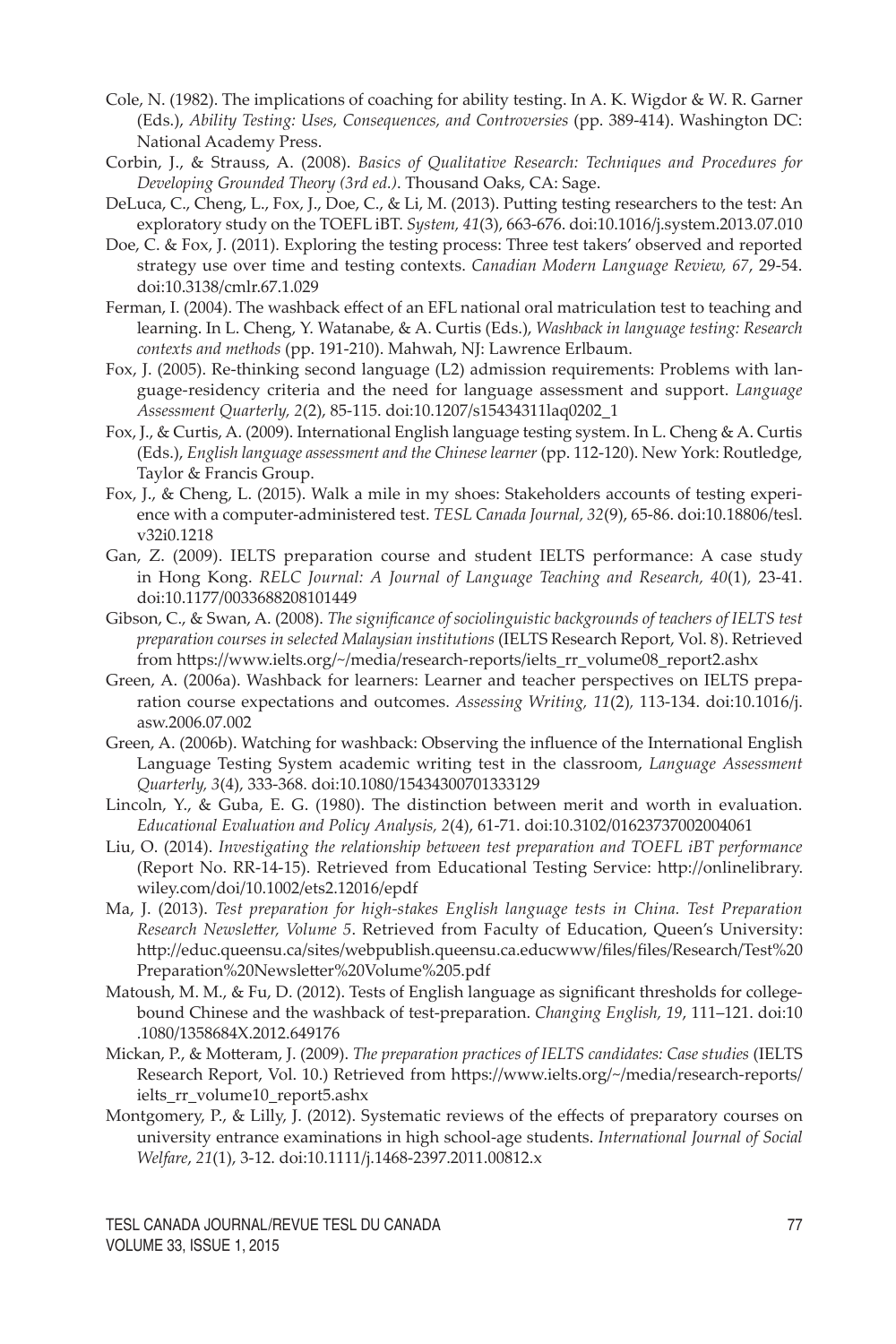- Patton, M. Q. (2002). *Qualitative research and evaluation methods* (3rd ed.). Thousand Oaks, CA: Sage.
- Potts, D. (2005). Pedagogy, purpose, and the second language learner in on-line communities. *Canadian Modern Language Review, 62*(1), 137-160. doi:10.3138/cmlr.62.1.137
- Ranta, L., & Meckelborg, A. (2013). How much exposure to English do international graduate students really get? Measuring language use in a naturalistic setting. *Canadian Modern Language Review, 69*, 1-33. doi:10.3138/cmlr.987
- Read, J. (2008). Identifying academic language needs through diagnostic assessment. *Journal of English for Academic Purposes, 7*(3), 180-190. doi:10.1016/j.jeap.2013.04.001
- Saldana, J. (2009). *The coding manual for qualitative researchers.* Los Angeles, CA: Sage.
- Scriven, M. (1998). Minimalist theory: The least theory that practice requires. *American Journal of Evaluation, 19*(1), 57-70. doi: 10.1177/109821409801900105
- Scriven, M. (2007). The logic of evaluation. In H.V. Hansen, C. W. Tindale, J.A. Blair, R.H. Johnson, & D. M. Godden (Eds.), *Dissensus and the search for common ground (Proceedings of the 7th OSSA Conference)*, CD-ROM (pp. 1-16). Windsor, ON: Ontario Society for the Study of Argumentation.
- Tang, W. (2010, April 27). Minhong Yu's talk on "happy learning and healthy grow-up" in Wuxi. *The New Oriental*. Retrieved from http://old.neworiental.org/publish/portal0/tab410/ info498224.htm
- Wang, X. (2007). From restoration to mega-expansion: higher education reform in China: Higher education reform in China: A three decade review (1976-2006). *Analytical Reports in International Education, 1*, 7-20.
- Xu, M. (2007). *How to get a slice of the action: The analysis of China's English training industry* (Unpublished master's thesis). University of Nottingham, UK.
- Yu, G. (2012). *Preparing for TOEFL iBT speaking tasks: test-takers' experiences and expectations.* Paper presented at 34th Language Testing Research Colloquium, Princeton, New Jersey.
- Zareva, A. (2005). What is new in the new TOEFL iBT 2006 test format? *Electronic Journal of Foreign Language Teaching, 2*(2), 45-57.

#### Appendix

#### Sample Interview Questions in the Interview Protocol

#### *MERIT*

- 1. Why did you decide to take this particular TOEFL iBT test preparation course(s)? Why did you choose this school or centre?
- 2. What was the training you received on the TOEFL iBT test preparation course at this school/centre?
- 3. How do you think about the course structure? The resources? The materials provided by the teacher or the school/textbooks?
- 4. How many teachers were there in your TOEFL iBT preparation course? Which teacher(s) impressed you most? In which way did the teacher(s) impress you?
- 5. In addition to the training and the teachers of TOEFL iBT preparation courses, what other aspects of this school or centre (e.g., resources, lectures, workshops, etc.) contributed to your TOEFL iBT preparation?